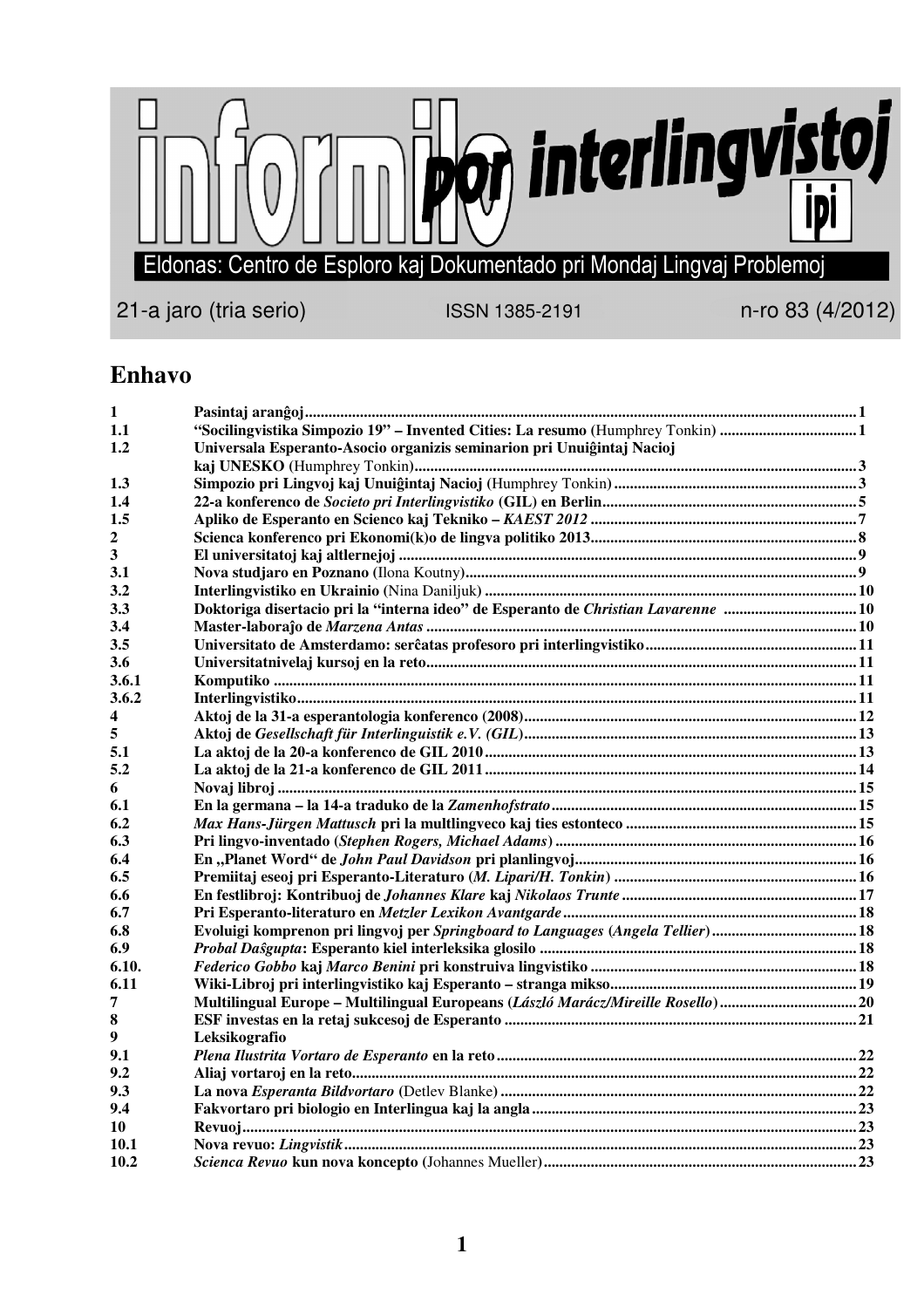# **1 Pasintaj aranĝoj**

## **1.1 "Sociolingvistika Simpozio 19" – Invented Cities: La resumo**

En IpI 82 (3/2012), p. 1, ni raportis pri la internacia simpozio kun la angla nomo "Sociolinguistics Symposium 19" (en Freie Universität/Libera Universitato, Berlino). Tie ankaŭ prelegis *prof. Humphrey Tonkin* pri la temo

"*Invented Cities; Invented Languages: Esperanto and Urban Textuality 1887 – 1914*".

### **Jen sekvas lia anglalingva resumo**:

 $\overline{a}$ 

In a 1905 letter to Alfred Michaux, L. L. Zamenhof, author of Esperanto (1887), seems to locate the origins of Esperanto in the multilingual environment of his native city, Bialystok, then in Russia, now in Poland. Divided by language, the four ethnic groups in the city were constantly at odds. A common language, Zamenhof seemed to suggest, could have brought them together.

Esperanto owed its early popularity to the emergence of an urban middle class nurtured by universal education and imbued with cosmopolitanism. Members of this class, linked by a new language, had the money and leisure to look beyond their own communities. They were endowed with faith in technological progress and a corresponding belief in the achievement of common values manifest in such phenomena as universal expositions and early international organizations (the Red Cross, the Universal Postal Union, the International Telegraph Union...). Zamenhof's success came from his realization that Esperanto was not simply a language, but a textual community.

In his book Reading Berlin (1996), Peter Fritzsche<sup>1</sup> has argued that the modern city came into being through shared text: "In an age of urban mass literacy, the city as place and the city as text defined each other in mutually constitutive ways." Berlin, Vienna, London, Paris created a sense of themselves constantly reinforced by the popular press, whose texts became mirrors of these cities' identity. Esperanto began as an inter-urban self-reinforcing agglomeration of written texts, shared and held in common, linking its followers through periodicals, printed books, and above all by correspondence. This linguistic experiment was therefore also a social experiment, seeking common values in the shared experience of the cities of Europe and the imagined community that they represented. The expansion of Esperanto in the early 1900s was driven primarily by belief in its value to commerce and science. Increased middle-class mobility in due course made it a spoken as well as a written language. The first world Esperanto congress was held in 1905; subsequently, such congresses were held annually in different cities across Europe.

The virtual community that Esperanto texts created helped reinforce a common ideology of peace and internationalism, overlaid on the immediately practical goal of promoting commerce, and leading to the emergence of a universalist identity situated in an emergent common language.

A careful reading of Zamenhof's letter leads the reader to the conclusion that Zamenhof saw the fundamental problem in Bialystok not as ethnic division but as anti-Semitism. Recent biographies of Zamenhof by Korzhenkov (Homarano, 2nd ed. 2011) and Künzli (L. L Zamenhof: Esperanto, Hillelismus und die jüdische Frage, 2010) stress the parallels between Zamenhof's experiments with language and his search for a kind of post-Zionist universalism. This less evident, yet urgent, agenda created a marked tension between what we might call the utilitarian goals of collaboration in commerce and science, and the idealistic goals of the brotherhood and sisterhood of all.

<sup>1</sup> Fritzsche, Peter (1998): Reading Berlin 1900. Cambridge (Mass/USA): Harvard University Press, 320 p.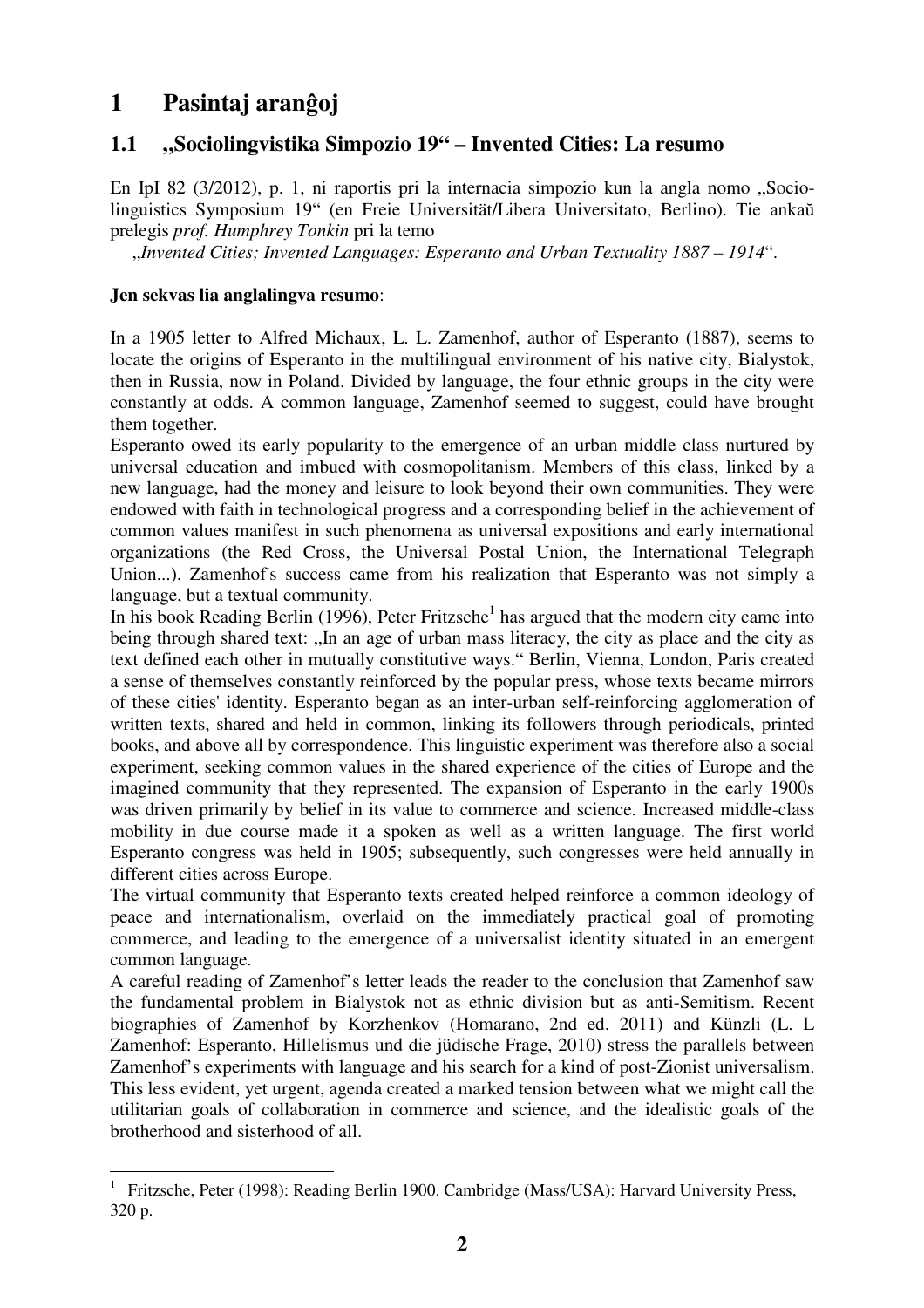## **1.2 Universala Esperanto-Asocio organizis seminarion pri Unuiĝintaj Nacioj kaj Unesko**

Hanojo, Vjetnamio. La 97-a Universala Kongreso de Esperanto, organizita de Universala Esperanto-Asocio en Hanojo, Vjetnamio, de la 28-a de julio ĝis la 4-a de aŭgusto, estis la loko de seminario (en Esperanto) pri la laboro de Unuiĝintaj Nacioj kaj Unesko. La seminario, sub gvido de *Humphrey Tonkin* kaj *Neil Blonstein*, reprezentantoj de UEA ĉe la ĉefsidejo de UN en Novjorko, kaj *Renée Triolle*, reprezentanto de UEA ĉe Unesko, donis superrigardon pri la strukturo de la du organizaĵoj, kaj precipe de iliaj humanecaj kaj homrajtaj agadoj. La celo de la seminario estis prezento de la UN antaŭ la Esperanto-komunumo. Kvardeko da homoj partoprenis, el larĝa gamo de landoj kaj profesioj, inkluzive instruistojn. Materialoj el la seminario estas konsulteblaj en la retpaĝaro de Esperanto por UN, www.esperanto-un.org, kie troviĝas ankaŭ Esperanto-tradukoj de gravaj dokumentoj de UN, kune kun terminaro pri UN kaj priskribo de la strukturo de UN. (*Humphrey Tonkin*)

## **1.3 Simpozio pri Lingvoj kaj Unuiĝintaj Nacioj**

En IpI 81 (2/2012), p.6-8, ni prezentis la anglalingvan programon de lingvopolitika konferenco, kiu komence de majo 2012 okazis en la sidejo de UN en New York. Sekvas nun la esperantlingva raporto pri tiu ĉi grava aranĝo. (Red.)

### **Raporto kaj resumo de** *Humphrey Tonkin*

Mardon la 1-an de majo 2012, ĉe 777 United Nations Plaza, New York, Usono, *Universala Esperanto-Asocio*, kunlabore kun *Centro de Esploro kaj Dokumentado pri Mondaj Lingvaj Problemoj* kaj la faka revuo *Language Problems and Language Planning* (Lingvaj Problemoj kaj Lingva Planado), organizis simpozion pri "Lingvoj kaj Unuiĝintaj Nacioj."

Oni anoncis la simpozion kiel "superrigardon kaj esploron de la efiko de lingvoj ĉe la laboro de la familio de Unuiĝintaj Nacioj." Ĝi arigis kontribuojn de vasta gamo de profesiuloj kaj universitatanoj.

Laboro super la simpozio komenciĝis unu jaron pli frue, en 2011.

La 15-an de decembro, la Asocio organizis preparan konsultiĝon pri la sama temo, kiun ĉeestis kvardeko da homoj, interalie reprezentantoj de Neregistaraj Organizaĵoj, homoj ligitaj al UN, kaj universitatanoj. En la aranĝo de 15-a decembro, *Profesoro Humphrey Tonkin*, de la Universitato de Hartford, Connecticut, prezentis referaĵon kun titolo "Lingvoj kaj Unuiĝintaj Nacioj," kiu donis superrigardon de lingva politiko ĉe Unuiĝintaj Nacioj kaj en la diversaj organizaĵoj de la UN-familio. Tiun referaĵon sekvis podia diskuto inter *Françoise Cestac*, iama Asista Ĝenerala Sekretario de UN pri Konferencaj Servoj, *Roberto Borrera*, de la UN-Forumo pri Indiĝenaj Demandoj, kaj *Paolo Valore*, profesoro pri filozofio de la Universitato de Milano, Italio, kaj gastprofesoro ĉe la Novjorka Universitato. Post reverko, la referaĵo cirkulis inter homoj interesataj pri la temo. Pluraj el ili ĉeestis la simpozion de la 1-a de majo 2012.

La aranĝon de la 1-a de majo ĉeestis preskaŭ 100 homoj, inter ili ambasadoroj, funkciuloj de UN, universitatanoj, kaj reprezentantoj de NROj. La simpozio okupis unu tutan tagon ekde la 10-a matene ĝis la 17-a vespere, post kio sekvis akcepto por la partoprenantoj.

La unua sesio konsistis el rimarkoj de Ambasadoro *Filippe Savadogo*, Konstanta Reprezentanto de La Frankofonio ĉe Unuiĝintaj Nacioj, kaj *Alassane Diatta*, Estro de la Franclinga Traduka Servo, kiu reprezentis la Fakon de Mastrumado de la Ĝenerala Asembleo kaj de Konferencoj. Parolante france, *Ambasadoro Savadogo* emfazis la gravecon de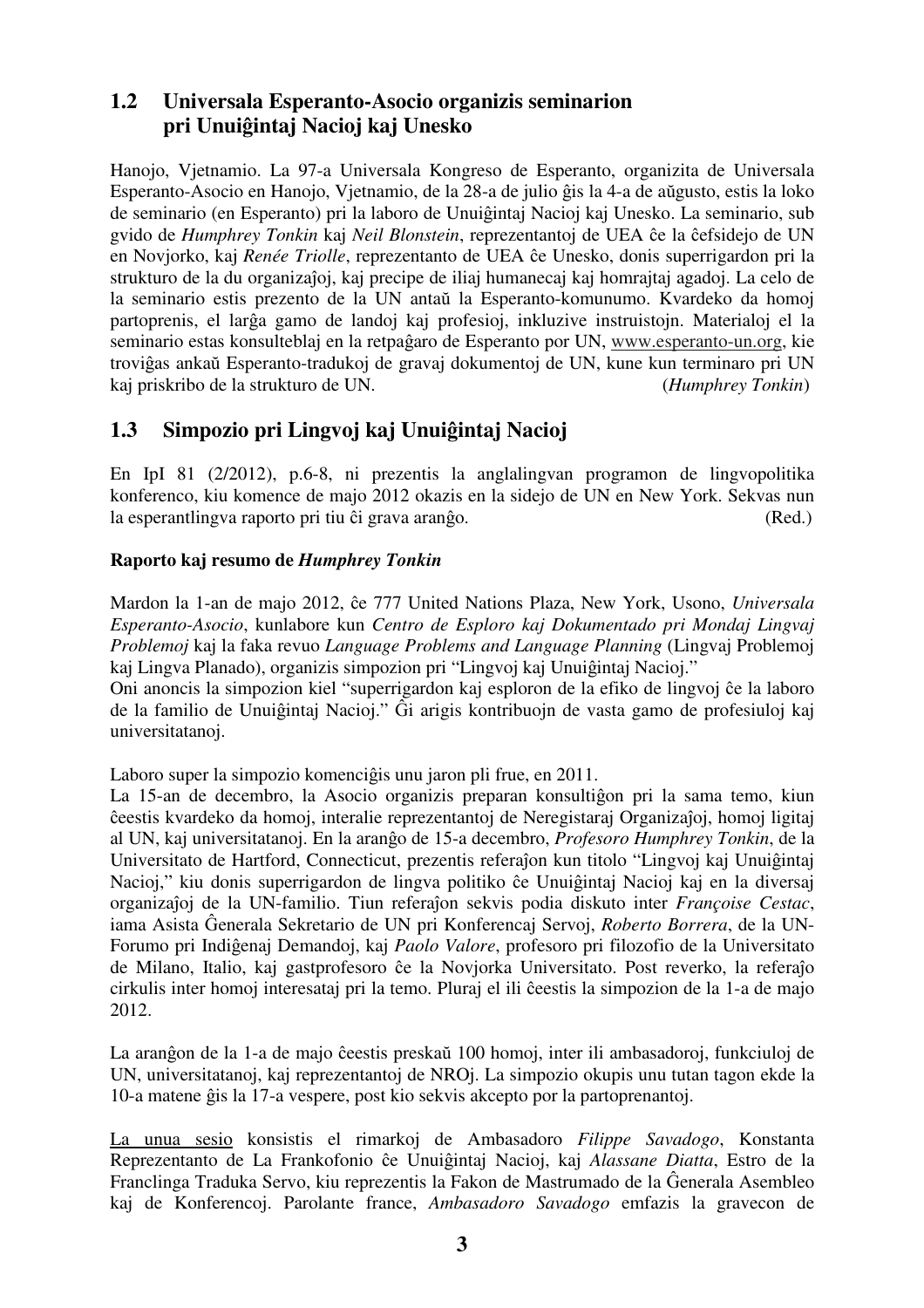konservo de politiko de multlingvismo ĉe UN. *D-ro Diatta* donis superrigardon de la laboro de sia fako, substrekante la esencan valoron de efikaj interpretado kaj tradukado en la bona funkciado de la tuta organizaĵo.

Sekvis je 10:30 sesio pri lingva politiko ĉe Unuiĝintaj Nacioj, sub prezido de *Françoise Cestac*, iama Asista Ĝenerala Sekretario de UN pri Konferencaj Servoj. Ĝi konsistis el du referaĵoj, el kiuj la unua estis de *Marie-Josée de Saint Robert*, Estro de la Lingva Servo en la Fako pri Konferenca Mastrumado ĉe UN-Ĝenevo. Pro ŝia neĉeesto, ŝia referaĵo, "Politiko rilate lingvouzon en Unuiĝintaj Nacioj", estis legata de *Profesoro Bonnibeth Fonseca-Greber*, de la Universitato de Louisville. Sekvis referaĵo de *André Corrêa d'Almeida* kaj *G. Bahar Otcu* (Universitato Columbia) pri "La portugala lingvo en Unuiĝintaj Nacioj," prezento de la statuso de la portugala lingvo en UN kaj argumentoj por ĝia oficialigo.

La posta sesio, je 11:30, pretersaltis Unuiĝintajn Naciojn por trakti la pli vastan lingvopolitikan situacion tra la mondo, sub la titolo "La lingvopolitika fono kaj ĝiaj implicoj." Tri referaĵoj esploris la rolon de iamaj koloniaj lingvoj en la evoluprocedo, lingvan morton fronte al modernigo kaj tutmondigo, kaj registarajn lingvojn en multlingvaj situacioj. Ĉiu referaĵo traktis apartan kontinenton: Afrikon, Sudamerikon, Azion. *Clément Mbom*, de la Urba Universitato de Novjorko (CUNY), ekzamenis la tutmondan etendiĝon de la franca lingvo, precipe en Afriko, en "Lingvoj kaj homa evoluigo: La franca lingvo, aganto por evoluigo en la landoj, kie ĝi ne estas patrina lingvo." *Profesoron Mbom* sekvis *Anna Luisa Daigneault*, de la Instituto por Lingvoj en Danĝero "Vivantaj Idiomoj," kiu esploris la temon "Lingvoj de Sudameriko en danĝero: Desuba lingva aktivismo kaj novaj medioj por la 21-a jarcento," kaj *Lauren Zentz*, de la Universitato de Arizono, kiu pridiskutis diglosion en la indonezia kunteksto en sia referaĵo "Heredaĵoj de moderneco, postkolonieco, tutmondiĝo: Lingva politiko en Indonezio."

Tiuj ĉi referaĵoj gvidis la ĉeestantojn logike al dokumenta filmo montrita dum la lunĉa paŭzo, "Languages Lost and Found: Speaking and Whistling the Mamma Tongue" (Lingvoj perditaj kaj trovitaj: Paroli kaj fajfi la panjan lingvon), kreita de *Iris Brooks* kaj *Jon H. Davis*, de Northern Lights Studio, kiuj prezentis la filmon kaj pridiskutis ĝian enhavon.

Post la lunĉo, la temo "La lingvopolitika fono kaj ĝiaj implicoj" estis ree traktita en referaĵo de *Timothy Reagan*, fakulo pri eduka politiko kaj profesoro ĉe la Ŝtata Universitato de Centra Konektikuto (CCSU), kiu prenis iom novan pozicion rilate la demandon de patrinlingva edukado, tiu eduka idealo subtenata de Unesko, pridemandante la konceptojn de patrina lingvo kaj denaska lingvo en la fluida lingva kunteksto de la evoluanta mondo. Li pridiskutis la malfacilecon difini kaj liveri patrinlingvan edukadon en "Sed kio estas mia patrina lingvo? Rekoncepti la defiojn de patrinlingva edukado." Post tiu prezento, *Myriam de Beaulieu*, tradukisto ĉe Unuiĝintaj Nacioj, parolis pri "Perdo de leksika kaj kultura diverseco en tutmonda komunikado," esplorante la rapidiĝon de lingvaj pruntoj el la angla al la franca.

Poste sekvis larĝa diskuto inter la prezentantoj en la du antaŭaj sesioj kaj kun la ĉeestantaro.

La sesio de 15:00, pri "Lingva instruado kaj lernado," enhavis tri referaĵojn. La unua, de *Bonnibeth Fonseca-Greber*, de la Universitato de Louisville, "Preparante la venontan UNgeneracion: Profesia evoluiga plano por kandidatoj kiel tradukistoj," priskribis universitatan tradukinstruan programon direktitan al la bezonoj de UN. *Miriam Eisenstein Ebsworth* kaj *Brianna Avenia-Tapper*, de la Novjorka Universitato, *Patricia Duffy*, de la Programo de UN pri Lingvo kaj Komunikado, kaj *Jill Kalotay*, retpaĝestro kaj konsultisto, prezentis komunan referaĵon pri "Lernado de la angla por paco: Reta anglalingva kurso pri UN," kaj *Sohair*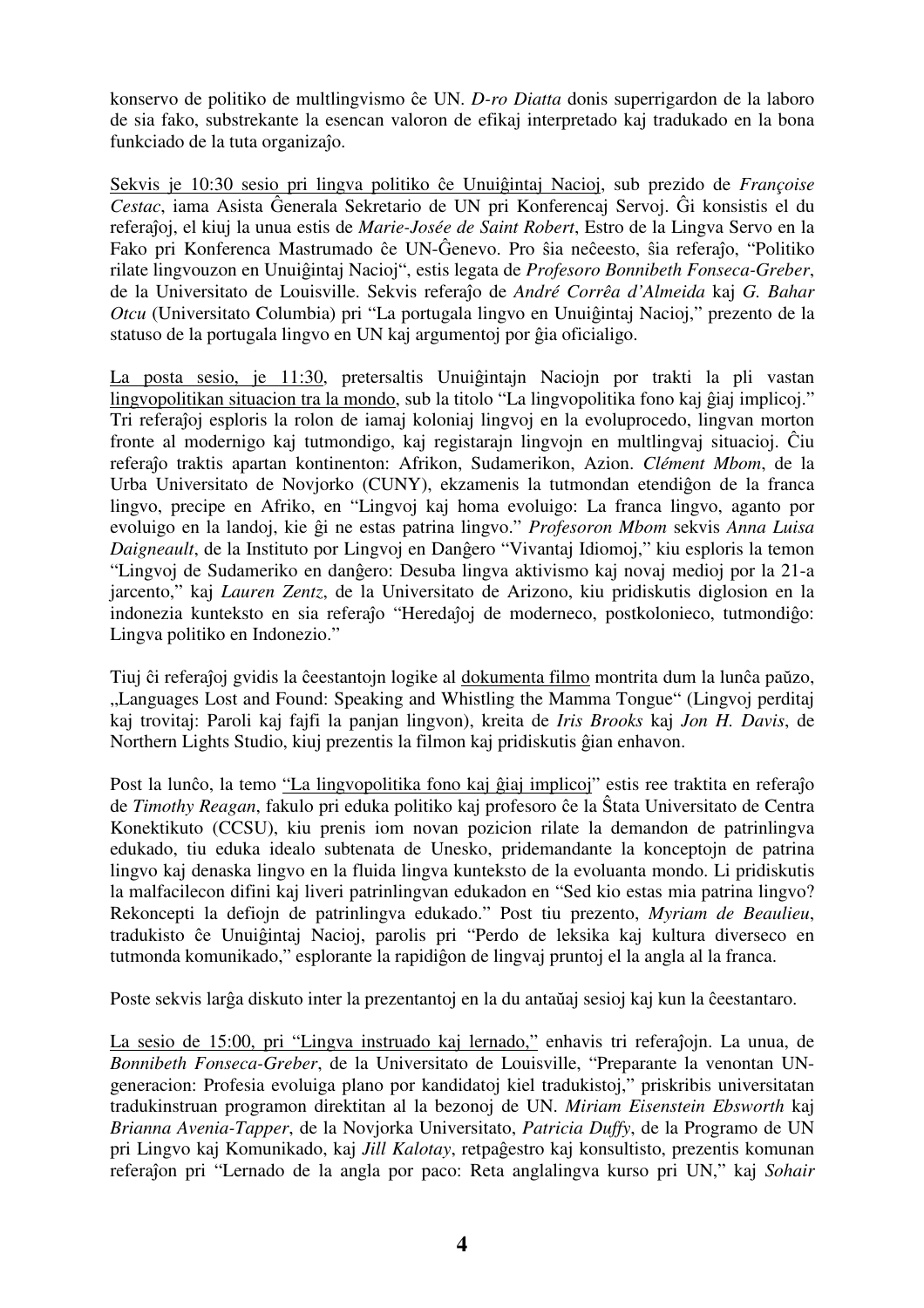*Soukkary*, de la Kolegio Baruch, CUNY, en "Lingvoinstruado: Spilante la rektan flankon de la cerbo," priskribis siajn spertojn en instruado de la araba.

Fina sesio, pri "La sperto NRO," konsistis el prezentoj de la Legio de Bona Volo (*Danilo Parmegiani*) kaj Universala Esperanto-Asocio (*d-ro Steven Brewer*), kiuj priskribis la laboron de tiuj organizaĵoj en multilingva kunteksto, kaj iliajn alirojn al antaŭenigo de kompreniĝo trans lingvaj baroj.

Fermajn rimarkojn liveris *Profesoro Humphrey Tonkin*, de la Universitato de Hartford, kiu notis la kreskantan nivelon de interesiĝo pri la implicoj de la lingva situacio en Unuiĝintaj Nacioj kaj emfazis al la partoprenantoj la gravecon de serioza scienca studado de la lingvaj praktikoj de UN; kaj *Françoise Cestac*, kiu memorigis la ĉeestantojn pri la rolo, kiun ludis tra la jaroj la kunvokantoj de la nuna simpozio en atentigo pri la graveco de tia studado. Profesoro Tonkin krome proponis starigon de konstanta laborgrupo de homoj interesataj pri la temo.

La riĉa kaj abunda programo de la simpozio rezultigis stimulajn diskutojn inter prezentantoj de referaĵoj kaj aliaj partoprenantoj, sed restis ĝenerala konscio, ke tempo mankis por plene trakti la temon, tiel ke nepris daŭrigi la diskuton, precipe pri tiuj partoj de la programo, kiuj rilatas rekte al UN. Oni interkonsentis, ke necesas trovi mekanismojn por daŭrigi la diskuton, precipe por ekzameni kelkajn aparte gravajn demandojn, kiel ekzemple la konservado de multlingvismo ĉe Unuiĝintaj Nacioj, la rilato inter la laborlingvoj de la Organizaĵo, kaj la improvizitaj aranĝoj utiligataj fronte al neceso, precipe sur terenoj kaj en situacioj for de la sidejo de UN kaj la funkciado de formala lingva politiko.

(Ekzistas la plano, publikigi la aktojn – Red.).

## **1.4 22-a konferenco de la** *Societo pri Interlingvistiko* **(GIL) en Berlin**

La germana scienca societo "Gesellschaft für Interlinguistik" (GIL) (Societo pri Interlingvistiko), ekde 2011 sub gvido de la nova prezidantino *prof. d-rino Sabine Fiedler* (anglistino en la Universitato de Leipzig)<sup>2</sup> daŭrigis sian celkonscian agadon aranĝante la jam 22-an konferencon. Ĝi okazis de 23-a ĝis 25a de novembro 2012 en Berlin. La faka programo traktis la ĉeftemon "Ideo-historiaj aspektoj de planlingvoj".

Oni prezentis jenajn germanlingvajn prelegojn:

D-ro Cyril Brosch (Universitato Würzburg/Germanio) *Die Haltung der Indogermanistik zur Plansprachenfrage* (La sinteno de hindoĝermanistiko pri la planlingva problemo)

Prof. d-ro KIMURA Goro Christoph (Sophia-Universitato Tokio) *Hat Esperanto eine interne Idee?* (Ĉu Esperanto havas internan ideon?)

Prof. d-ro Velimir Piškorec (Universitato de Zagrebo) *Inter- und Ökolinguistik im Vergleich: Ansätze, Traditionen, Schnittstellen* (Interlingvistiko kaj ekolingvistiko en komparo: vidpunktoj, tradicioj kaj intersimilaĵoj)

 $\frac{1}{2}$  Detlev Blanke iniciatis kaj kunfondis la societon en 1991 kaj post 20-jara prezido ne rekandidatiĝis. Li elektiĝis honora prezidanto kaj daŭre redaktos la germanan bultenon de GIL "Interlinguistische Informationen" (Interlingvistikaj Informoj), kiu enhave – eble 70-procente – similas al IpI.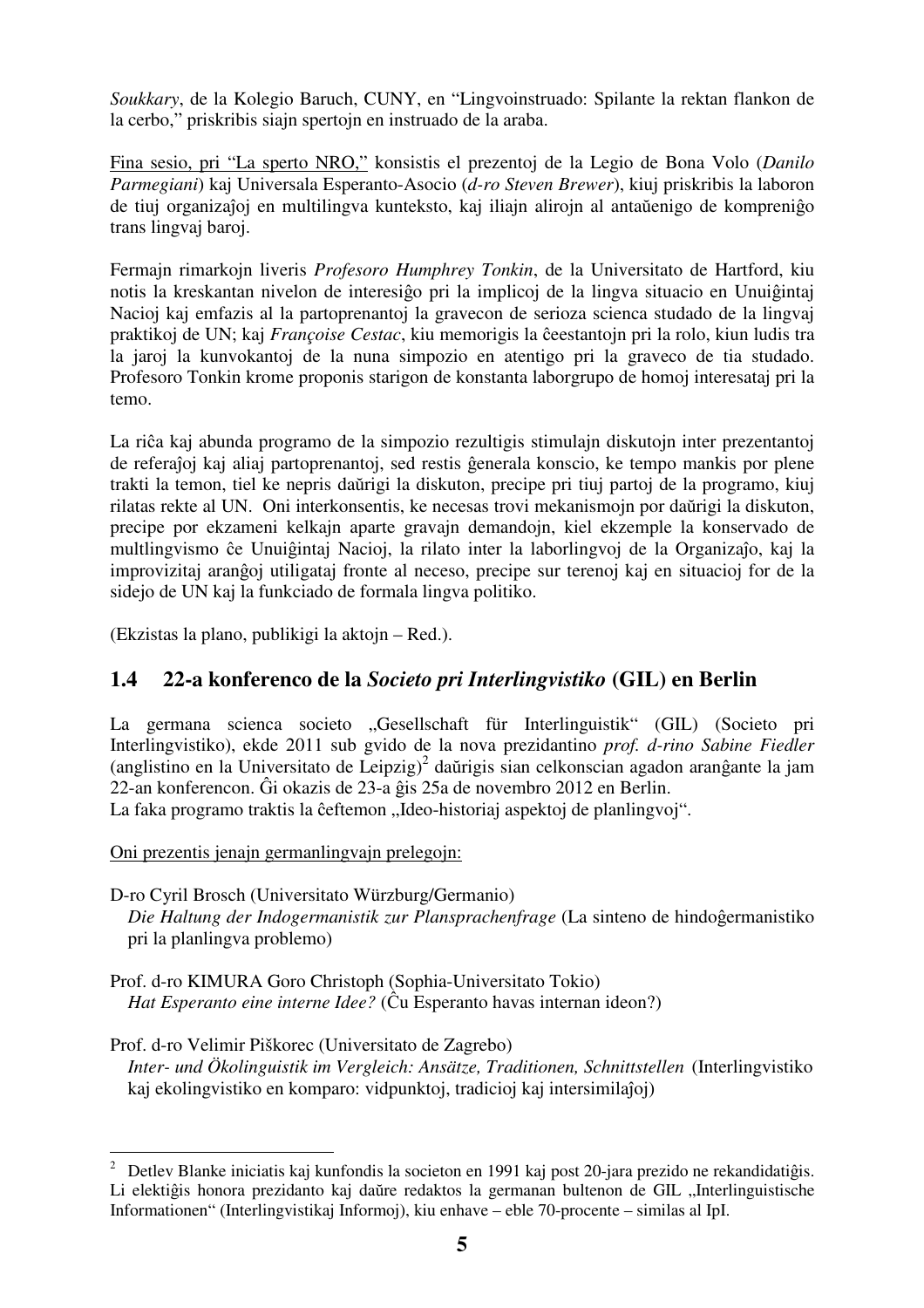Inĝ. Toon Witkam (Utrecht, Nederlando)

*Plansprachen – zukunftsgeschichtliche Aspekte für das 21. Jahrhundert* (planlingvoj – futur-historiaj aspektoj por la 21-a jarcento)

Prof. D-ro Bengt-Arne Wickström (Humboldt-Universitato de Berlino) *Ökonomie in der Sprache (mit Beispielen aus dem Esperanto und Tok Pisin)* (Ekonomio en la lingvo – kun ekzemploj el Esperanto kaj Tok Pisin $^{3}$ 

#### D-ro László Marácz (Universitato Amsterdamo)

*János Bolyai und das Ungarische als perfekte Sprache* (János Bolyai kaj la hungara kiel perfekta lingvo)

#### Louis von Wunsch-Rolshoven (Berlino)

*Die Verbreitung von Ideen entsprechend dem Modell "Diffusion of Innovations" (Everett Rogers*) (La disvastigo de ideoj laŭ la modelo "disvastigo de novaĵoj" de Everett Rogers)

### Prof. D-ro Heiner Eichner (Universitato Vieno)

*Zur Idee der optimierten internationalen Plansprache aus sprachwissenschaftlicher Sicht (unter Berücksichtigung von Rask, Linguaż universale; Schleyer, Volapük; und vor allem: Zamenhof, Lingvo Internacia = Esperanto)* (Pri la ideo de optimumigita internacia planlingvo laŭ lingvistika vidpunkto – kun konsidero de Linguaż universale de Rask, Volapuko de Schleyer kaj aparte Lingvo Internacia de Zamenhof)

Helen Geyer (Studentino, Universitato Leipzig) *Sprachpolitik und Praxis in Andorra* (Lingvopolitiko kaj praktiko en Andoro)

Dro. Johannes Mueller (Ludwigsburg/Germanio) *Das neue Konzept der "Scienca Revuo"* (La nova koncepto de "Scienca Revuo")

### Prof. Dr. Sabine Fiedler (Universitato Leipzig)

 $\overline{a}$ 

*Zum Projekt eines Häufigkeitswörterbuchs Esperanto* (Pri la projekto de frekcencvortaro de Esperanto)

Prof. Fiedler kaj Prof. Kimura prezentis *novajn fakverkojn* laŭ interlingvistika aspekto.

Johann Pachter kaj d-ro Detlev Blanke (ambaŭ Berlino) enkondukis diskuton pri la temo *Bibliotekoj kaj arkivoj.* 

Kiel kutime *Johann Pachter* prezentis sian riĉan libroservon*. Detlev Blanke* aranĝis ekspozicieton kun nova faka literaturo. *Sebastian Kirf* registris la tutan aranĝon vidbende (eblas mendi la dvd-ojn ĉe : ePost@Kirf.de ).

La konferencon partoprenis 45 personoj, inter ili el Aŭstrio, Belgio, Italio, Japanio, Kroatio, Nederlando kaj Svisio. *Sebastian Kirf*, scienca kunlaboranto por integriĝinta lernado kaj media pedagogio kaj instrukomisiito por Esperanto en la Altlernejo Emden/Leer/Germanio, certigis la partoprenon de 6 studentoj en la konferenco.

Cetere: GIL estas malferma al ĉiuj homoj, kiuj estas interesitaj pri interlingvistiko kaj kapablas uzi la germanan lingvon. Pri aliĝoj decidas la Estraro. Vidu: www-interlinguistikgil.de.

<sup>&</sup>lt;sup>3</sup> Tok Pisin estas kreola lingvo (iam nomata Pidgin English), parolata en la variantoj Novgvinea-Piĝino, Melanezia Piĝino kaj Novmelanezia Piĝino. Ĝi estas la ĉefa komunikilo en Papuo-Novgvineo.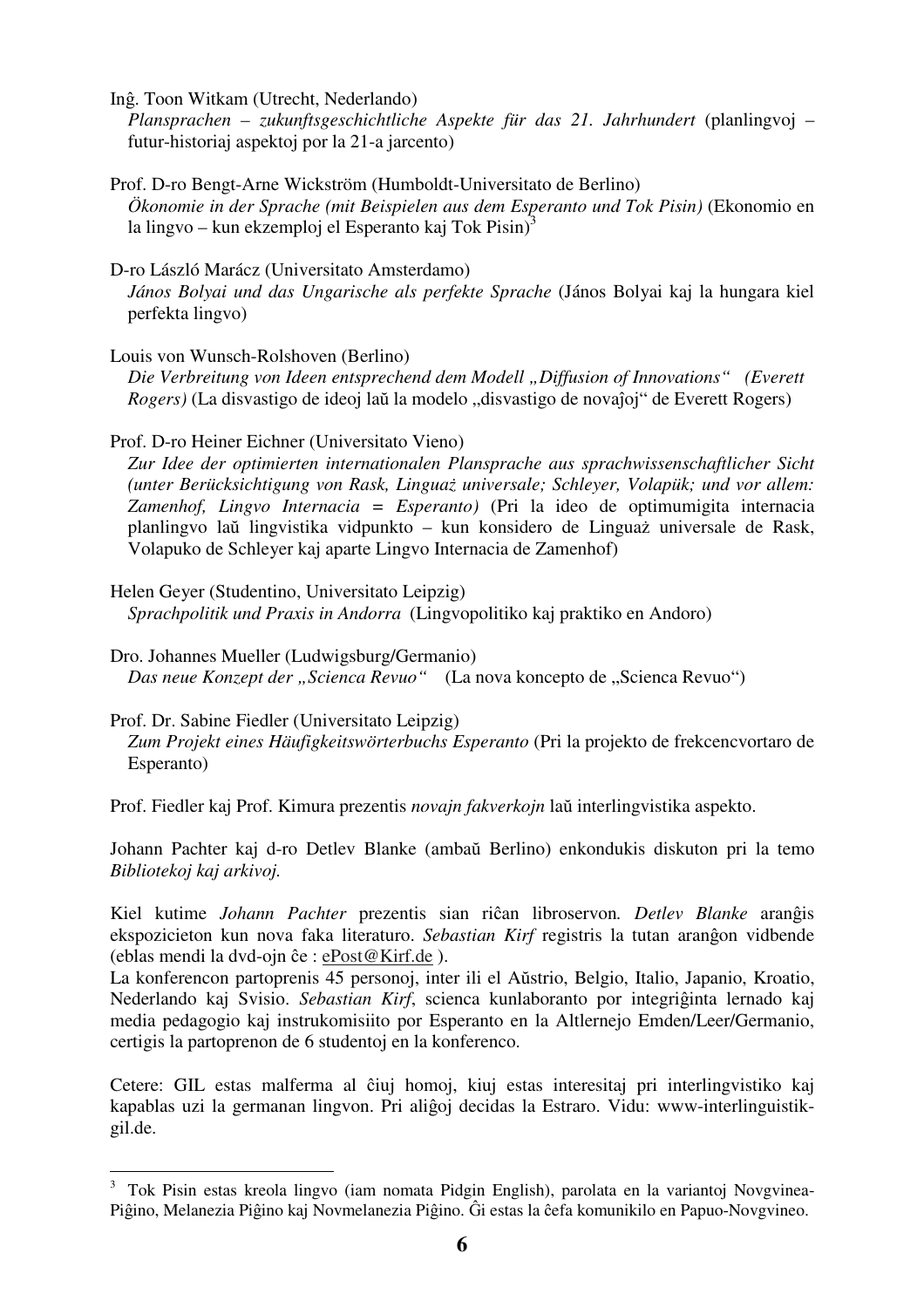## **1.5 Apliko de Esperanto en Scienco kaj Tekniko –** *KAEST 2012*

Jam la duan fojon konferenco el la fama KAEST-serio okazis en la slovaka urbo Modra Harmónia (ĉe Bratislava). Ĝin ĉefe organizis la teamo kun Peter Baláž. De 15.-18.11.2012 pli ol 50 personoj el 12 landoj aŭskultis kaj diskutis jenajn prelegojn:

Baláž, Peter

*- Plej freŝaj aktivecoj de E@I en la kampo de edukado* 

*- Moderna edukado – ĉu tempo por ŝanĝo de paradigmoj?* 

Blahuš, Marek

*- Ciferecigo de la Zamenhofaj adresaroj* 

*- Vikipedio – kiel funkcias la libera enciklopedio* 

Chrdle, Petr *- Specifaj trajtoj de instruado de Esperanto al triaaĝuloj* 

Demeyere, Bart

*- ViVo: Reta serĉilo en 10 diversaj vortaroj* 

*- Kono: la plej efika maniero por parkerigi kaj konservi vian konon ĉe kono.be* 

Dvořáková, Pavla

*- Terapiaj eblecoj de la muziko kaj de la sono en la kleriga procezo* 

Feifičová, Magdaléna

- *BEK-umado*
- *Muzaiko*

Hruška, Miroslav

*- Aktuale pri fervoja konkurenco en Ĉeĥio* 

*- Duolingo - nova interreta lernilo de lingvoj* 

Kóródy, Zsófia *- Lingvoinstruado ne (nur) per kreto* 

*- Prezentado de la ICH-biblioteko* 

Kováts, Katalin

*- RITE kaj LIBERAJ STUDOJ ĉe www.edukado.net: kompleksaj retaj kursoj kaj studebloj* (teleprelego)

MacGill, Stefan *- Superrigardo de kurso e125* 

Malovec, Miroslav *- Problemoj de pedagogia terminaro* 

Marček, Stano *- "Esperanto per rekta metodo" en 32 lingvoj - Ĉu vi ŝatas fungojn?* 

Markovo, Vinko *- La eduka rolo de SAT*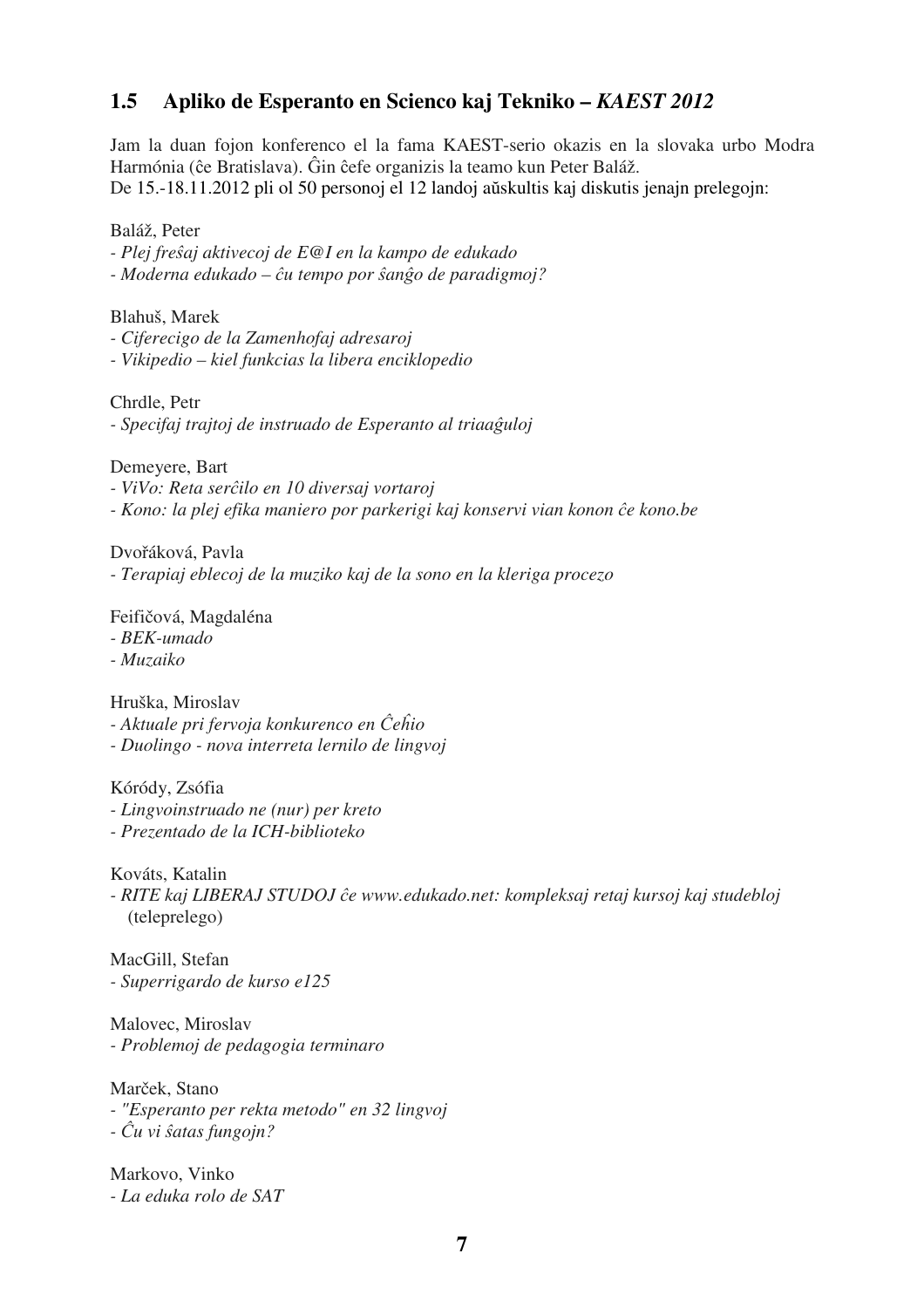Matúšov, Michal

*- Vikimedio Esperanto*

*- KantarVikio - centra Esperanta kantaro*

*- Esperanta muziko hodiaŭ*

Mueller, Johannes

*- Scienca Revuo* 

Nosková, Katarína *- Lingvolernado per modernaj interretaj teknologioj: specifecoj, avantaĝoj kaj tiklaj punktoj* 

Petrović, Radojica *- Aplikoj de la lernmastruma sistemo Moodle en ĉeesta kaj malĉeesta lernado kaj instruado* 

Reinvart, Jozef *- Gravaj atingoj de EEU en la kampo de civitanaj iniciatoj - Triesta konferenco* 

Szilvási, László *- Esperanto-lernejo ĉe "Eventoj" en Budapeŝto: rekordoj kaj metodoj...* 

Tikhomirov, Konstantin

- *Slavaj lingvoj*
- *Skribsistemoj*
- *Onomatopeoj kaj interjekcioj en Esperanto*

Tišljar, Zlatko

*- Modernaj aspektoj de malnovega metodo instrui Esperanton. La Zagreba Metodo* 

Vajs, Ján *- Cenotoj – misteraj grotoj de Majaoj* 

Vergara, José Antonio *- Senco kaj estunteco de ISAE (Teleprelego)* 

Zouzalík, Václav *- Malmulte konataj projektoj de Fondaĵo Vikimedio - La novslava lingvo* 

(Laŭ http://kaest.ikso.net/pmwiki/pmwiki.php?n=Main.Prelegoj)

Oni planas publikigi la aktojn de la konferenco.

# **2 Scienca konferenco pri la Ekonomi(k)o de lingva politiko 2013**

Kadre de la "Venice Summer Institute" de CESifo *Bengt-Arne Wickström* kaj *Michele Gazzola* organizas internacian konferencon pri la "Ekonomi(k)o de lingva politiko" en Venecio la 26-an kaj 27-an de Julio 2013.

Proponoj por kontribuaĵoj en la angla lingvo estas petataj de ekonomikistoj kaj esploristoj de aliaj fakoj laborantaj pri temoj rilataj al lingva politiko. Sekvas ne-kompleta listo de eblaj temoj por la individuaj kontribuoj: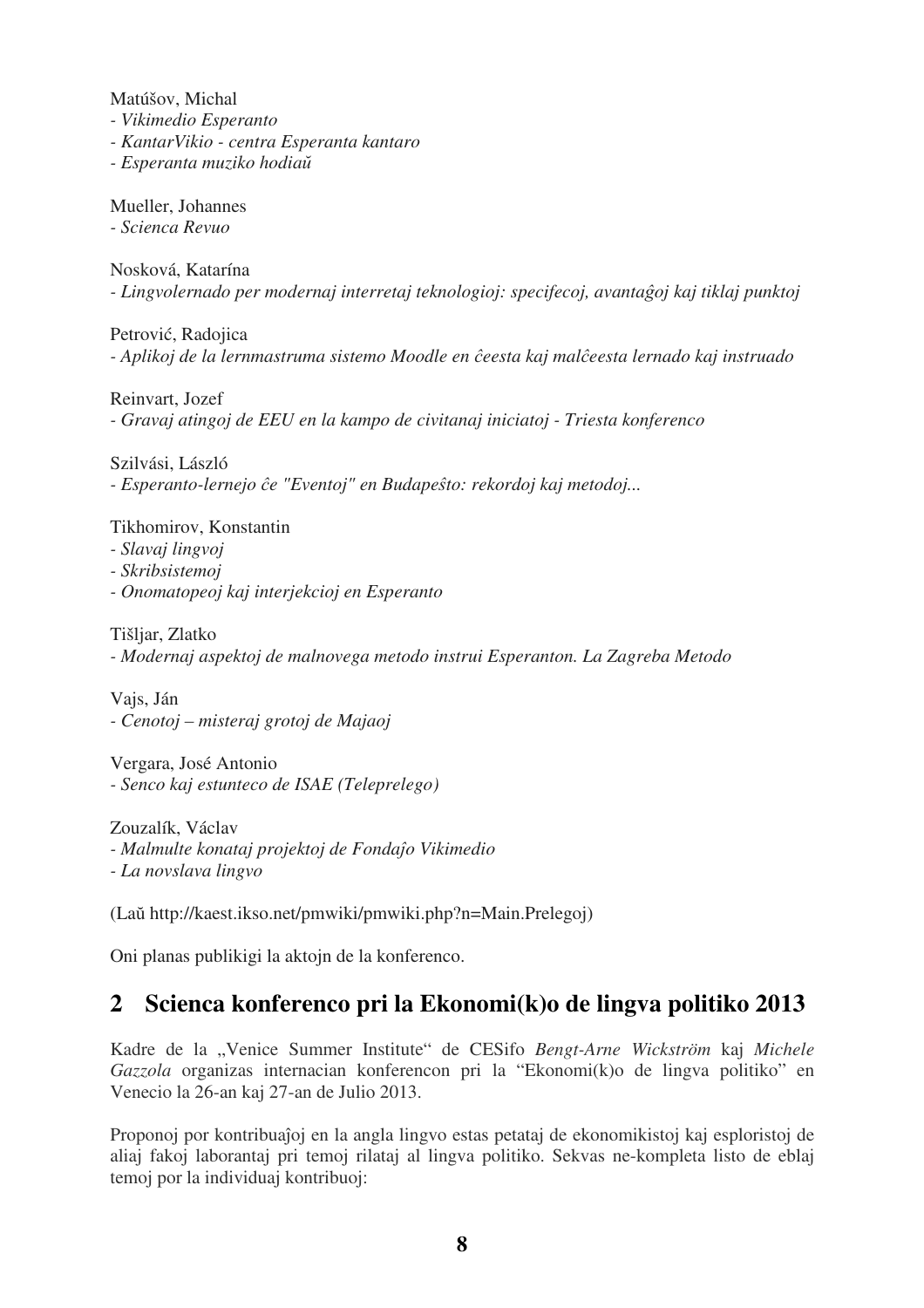- lingvo kaj ekonomika efikeco (ekzemple lingvoj en la labormerkato, lingvoj kiel publika bono, lingva diverseco kaj komerco, lingvoj kaj entreprenoj)
- lingva dinamiko kaj rete eksternaj efektoj
- lingvo kaj etna kaj sociala identecoj
- lingvo kaj ekonomika kaj socia potencoj
- taksado de la kostoj kaj distribuaj sekvoj de malsimilaj lingvopolitikoj
- normativa taksado de malsimilaj politikoj rilate al oficialaj lingvoj
- teknikoj por taksi la materian kaj simbolan valorojn de lingvoj (ekzemple iloj adaptitaj de media ekonomiko)

Provizora versio de la proponita laboraĵo akcepteblas. Ĉiujn proponojn oni devas fari pere de la hejmpaĝo de CESifo (vidu la adreson malsupre). La fina versio de akceptitaj laboraĵoj devas esti preta por dissendado al la partoprenantoj de la konferenco kaj al la diskutantoj kaj por enmeto en la konferencmaterialojn plej malfrue la 28-an de junio 2013.

Pliajn informojn oni trovas en la hejmpaĝo:

### http://www.cesifo-

group.de/ifoHome/events/academicconferences/details?iframeUrl=http://www.cesifogroup.de/portal/page/portal/mgnl/Conferences/\_confDetailMGNL%3fpConfId=2929

# **3 El universitatoj kaj altlernejoj**

## **3.1 Nova studjaro en Poznano**

Ĉe la Interlingvistikaj Studoj de Universitato Adam Mickiewicz (UAM) en Poznano/Pollando komenciĝis la 15-a studjaro: la dua studjaro de la 5-a grupo (16.-21.9.2012).

La partoprenantoj alvenis el jenaj landoj: Hungario, Svislando, Germanio, Rusio, triopo el Pollando kaj kvaropo el Brazilo.

### Kiel kutime okazis 4 kursoj:

*Věra Barandovská-Frank* analizis kun la grupanoj la pli novajn planlingvajn projektojn enkadre de la interlingvistika kurso. Al la elstara kaj sindediĉa interlingvistino la grupo gratulis pro ŝia jubileo.

*István Ertl* (redaktoro de Beletra Almanako) prezentis la verkistojn kaj verkojn de la literaturo de la 3a periodo.

*Michael Farris* traktis semantikon kaj morfologion.

*Ilona Koutny* okupiĝis pri esperanta sintakso.

Post la merkredaj ekzamenoj dum la komuna vespero kelkaj partoprenentoj prezentis propran aŭ tradukitan verkon.

Semajnfine kiel kutime okazis la kultura renkontiĝo *Arkones* (jam la 28-a!), al kiu kontribuis la gestudentoj de la Interlingvistikaj Studoj: *Ivan Colling* (BR) per analizo de la rolo kaj influo de Kartezio (Descartes), *Guilherme Jardim* (BR) per prezento de Brazilo, *Mirejo Grosjean* (CH) interese traktis Afrikon, kie ŝi regule agas kaj *Anina Stecay* legis sian krimnovelon. Same la ĉeestantaj instruistoj kontribuis: *Zbigniew Galor* traktis kulturan ekskludon, *Istvan Ert*l raportis pri Beletra Almanako kaj *Ilona Koutny* prelegis pri (ne)eŭropeco de Esperanto.

Ĉiuj povis ĝui la aliajn abundajn kaj interesajn programojn.

*Ilona Koutny*

(http://www.staff.amu.edu.pl/~interl/index.html)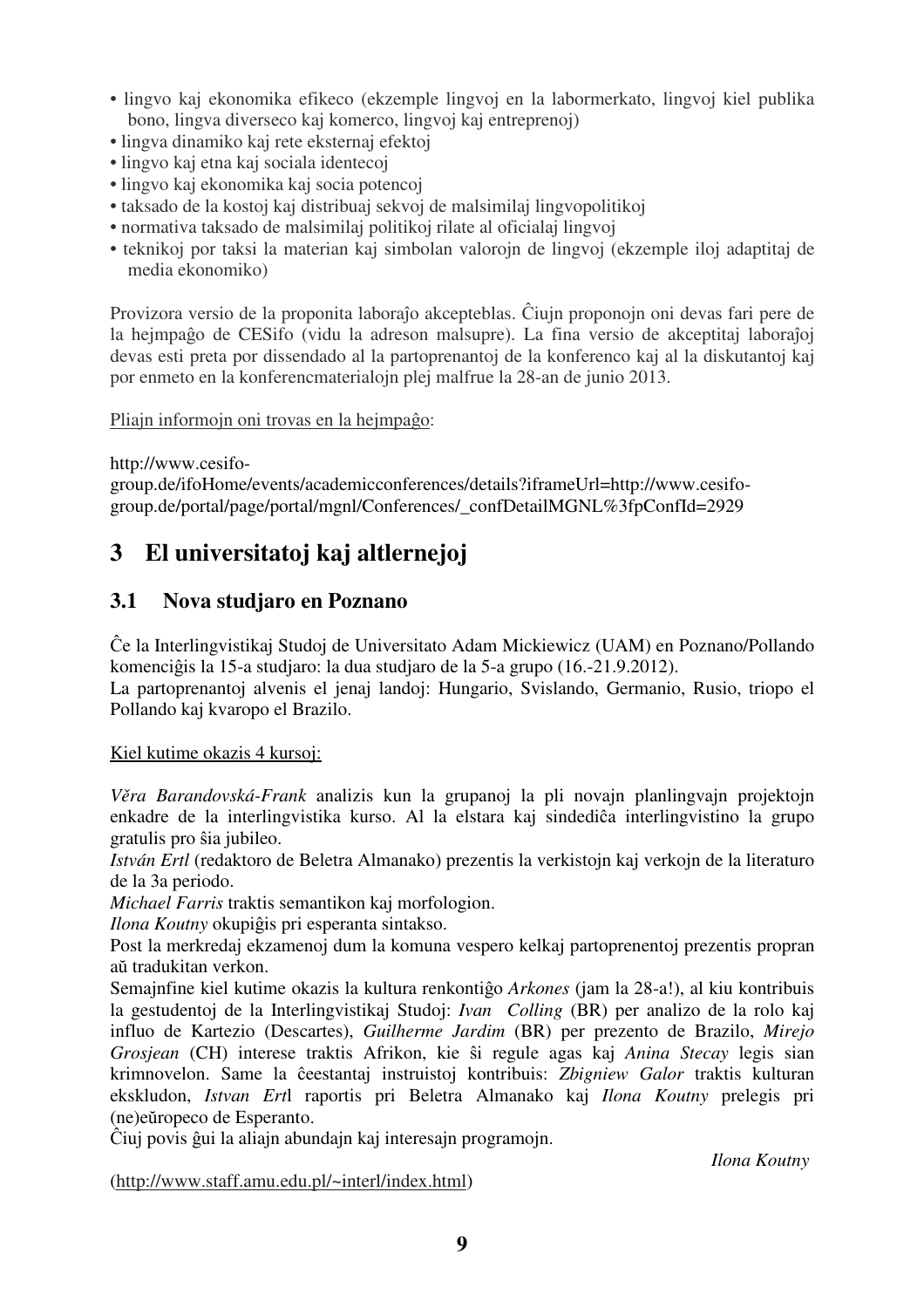## **3.2 Interlingvistiko en Ukrainio**

Ekde la septembro 2012 *d-rino Nina Daniljuk* estras la "katedron pri romanidaj lingvoj kaj interlingvistiko" en la Orienteuropa nacia universitato kun la nomo Lesja Ukrainka en la urbo Lucjk. En la studplano estas speciala kurso pri interlingvistiko kaj fakultativa kurso de Esperanto por la studentoj. Tio estas la rezulto de multjara laboro ĉi-flanke kaj de tio, ke mi havas oficialan diplomon pri finita 3-jara kurso pri interlingvistiko en la universitato de Poznano en Pollando. Nia katedro sekvontjare (la 20-21.09. 2013) organizos kune kun la katedro pri aplikata lingvistiko la sciencan konferencon "Interagado de la etnaj kaj planitaj lingvoj en la konteksto de la eŭropa integriĝo" (en Lucjk kaj en Svitjazj). Ene de la konferenco okazos ronda tablo, dediĉita al Esperanto. Bonvolu sendi viajn proponojn rilate al tio. La prelegoj, kiujn preparos la partoprenantoj, estos publikigotaj en la scienca revuo de la universitato. (*Nina\_daniljuk@ukr. net)*

## **3.3** Doktoriga disertacio pri la "interna ideo" de Esoperanto  **de** *Christian Lavarenne*

Christian Lavarenne (2012): *Espéranto: Son idée interne dans ses origines et quelques-unes de ses expressions et manifestations (aide ou obstacle à la diffusion de la langue?)* Université Paris 13, UFR des Lettres, Sciences de l'Homme et des Sociétés. Gvidanto: Prof. Jean-Claude Lescure. 1687 p. (UFR = Unité de formation et de recherche).

### **Resumo de la disertacio**

*"Esperanto: Ĝia Interna Ideo en siaj originoj kaj kelkaj el siaj esprimoj kaj manifestiĝoj (helpo aŭ obstaklo en la disvastigo de la lingvo ?)"* 

Temas pri la ekzisto kaj rolo de la "Interna Ideo" de Esperant(ism)o, unue difinita kiel "frateco kaj justeco inter ĉiuj popoloj" (2-a UK, Genève, 1906), de (Ludoviko) Lazar Markoviĉ (aŭ Lejzer Motelev) ZAMENHOF.

La tezo studas la influon de la familia kaj socia origino (judeco), kaj poste de tolstojismo, sur la elpensanton de Esperanto, kiu unue revis pri fondo de hilelismo (laŭ la nomo de Hillel la Maljuna, samtempulo de Jesuo), kaj poste de homaranismo, "neŭtrala ponto inter la religioj" (kiel Esperanto volas esti neŭtrala ponto inter la lingvoj), ambaŭ rifuzitaj de la esperantistaro.

La malpli preciza interna ideo, ĝenerale akceptata, sorbe inkludis idealon de tolerema neŭtraleco kaj de paco; la lingvo estis proponata al la Ruĝa Kruco kaj servis en la sava gastigado de aŭstraj infanoj, ĉefe en Hispanio ; kaj la solidareco (Interhelpo de UEA) ebligis la forsavon de pluraj judaj esperantistoj (laŭ neeldonitaj korespondaĵoj).

Post la morto de Zamenhof (14-4-1917) la ideo, aparte memorigita en rilato kun lia naskiĝtago kaj liaj tombo en Varsovio kaj naskiĝurbo Byałystok (UK-oj 1927, 31, 37, 59, 87, 2009), restis viva unue dank'al la Rondo(j) "Konkordo", ĉefe en Pollando ĉirkaŭ la familio Zamenhof (Klara, Leono, Felikso, Lidja). Intermilite en Francio la lingvo estis favore akceptata kaj subtenata – eble pere de reto de DREYFUS-defendantoj ĉirkaŭ Gaston MOCH kaj poste Paul PAINLEVE – de 42 anoj de la Scienca Akademio. Esperanto disvastiĝetis ĉe Libervola Civila Helpservo Internacia ktp.

Malgraŭ strangaĵetoj (himno, verdaj flago kaj steloj...) kiuj eble repuŝis neesperantistojn, kelkaj ĵuroj "reunuigi la homaron" estis garantio, se ne ĉiam de progreso, almenaŭ de daŭro.

## **3.4 Master-laboraĵo de** *Marzena Antas*

Antas, Marzena (2012): *Analiza postaw wobec języka angielskiego i języka esperanto w kontekście polityki językowej Unii Europejskiej*. Poznań: Universitato Adam Mickiewicz, Lingvistika Instituto. Gvidis: Prof. Ilona Koutny, 131 p.

(Analizo de la sintenoj al la angla kaj Esperanto en la kunteksto de la lingvo-politiko de Eŭropa Unio).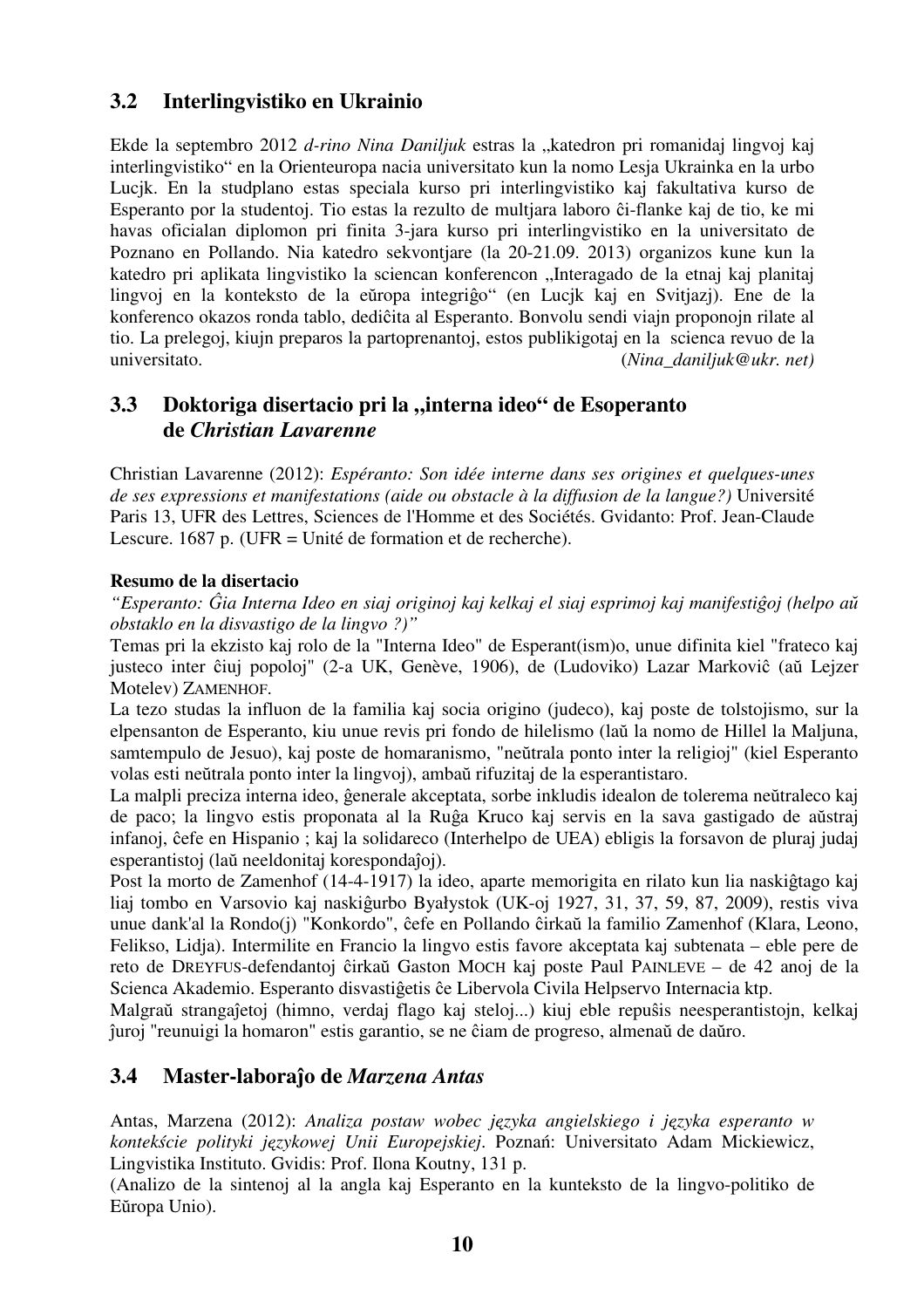## **3.5 Universitato de Amsterdamo: serĉatas profesoro pri interlingvistiko**

Laŭ informoj de *Wim Jansen*, la ĝisnuna profesoro pri interlingvistiko kaj Esperanto en la Universitato de Amsterdamo, la universitato oficiale invitas sinproponojn por la fako, kiun prof. Jansen pro emeritiĝo forlasos somere 2013. Vidu:

www.uva.nl/over-de-uva/werken-bij-de-uva/vacatures/item/12-256.html

## **3.6 Universitatnivelaj kursoj en la reto**

La "Akademio Internacia de la Sciencoj San Marino" (AIS) ofertas kelkajn kursojn en la reto, ĉefe en Esperanto, sed parte ankaŭ alilingajn,. Inter ili troviĝas:

### **3.6.1 Komputiko**

Docento: *D-ro Reinhard Fössmeier*:

- 1. Enkonduko en la datenprilaboradon , Parto 1 TTT-adreso: http://www.ais-sanmarino.org/kursoj/s1/edp1/2005/index.html
- 2. Enkonduko en la datenprilaboradon , Parto 2 TTT-adreso: http://www.ais-sanmarino.org/kursoj/s1/edp2/2005/index.html
- 3. Enkonduko en la uzadon de la Interreto TTT-adreso: http://www.ais-sanmarino.org/kursoj/s1/interr1/index.htm
- 4. Enkonduko al la teorio de strategiaj ludoj (Ludo-Teorio) TTT-adreso: http://www.ais-sanmarino.org/kursoj/s1/ludoteorio/index.html
- 5. Komputila kodado de koloraj bildoj TTT-adreso: http://www.ais-sanmarino.org/kursoj/s1/koloroj/index.html
- 6. Internaciigo (plurlingveco) de komputilaj programoj TTT-adreso: http://www.ais-sanmarino.de/kursoj/s1/multling/index.html
- 7. Enkonduko al maŝina tradukado TTT-adreso: http://www.ais-sanmarino.de/kursoj/s1/mt/index.html
- 8. Komputila sekureco: aŭtentikeco kaj konfidenceco TTT-adreso: http://www.ais-sanmarino.org/kursoj/s1/autkon/index.html
- 9. Objektema programado per Ĝavo TTT-adreso: http://www.ais-sanmarino.org/kursoj/s1/java/index.html
- 10. Enkonduko al Linukso TTT-adreso: http://www.ais-sanmarino.org/kursoj/s1/linukso1/index.html

### **3.6.2 Interlingvistiko**

Docentino: *D-rino Věra Barandovská-Frank*:

1. Enkonduko en la interlingvistikon TTT-adreso: http://www2.cs.upb.de/extern/fb/2/Kyb.Paed/INT/index.html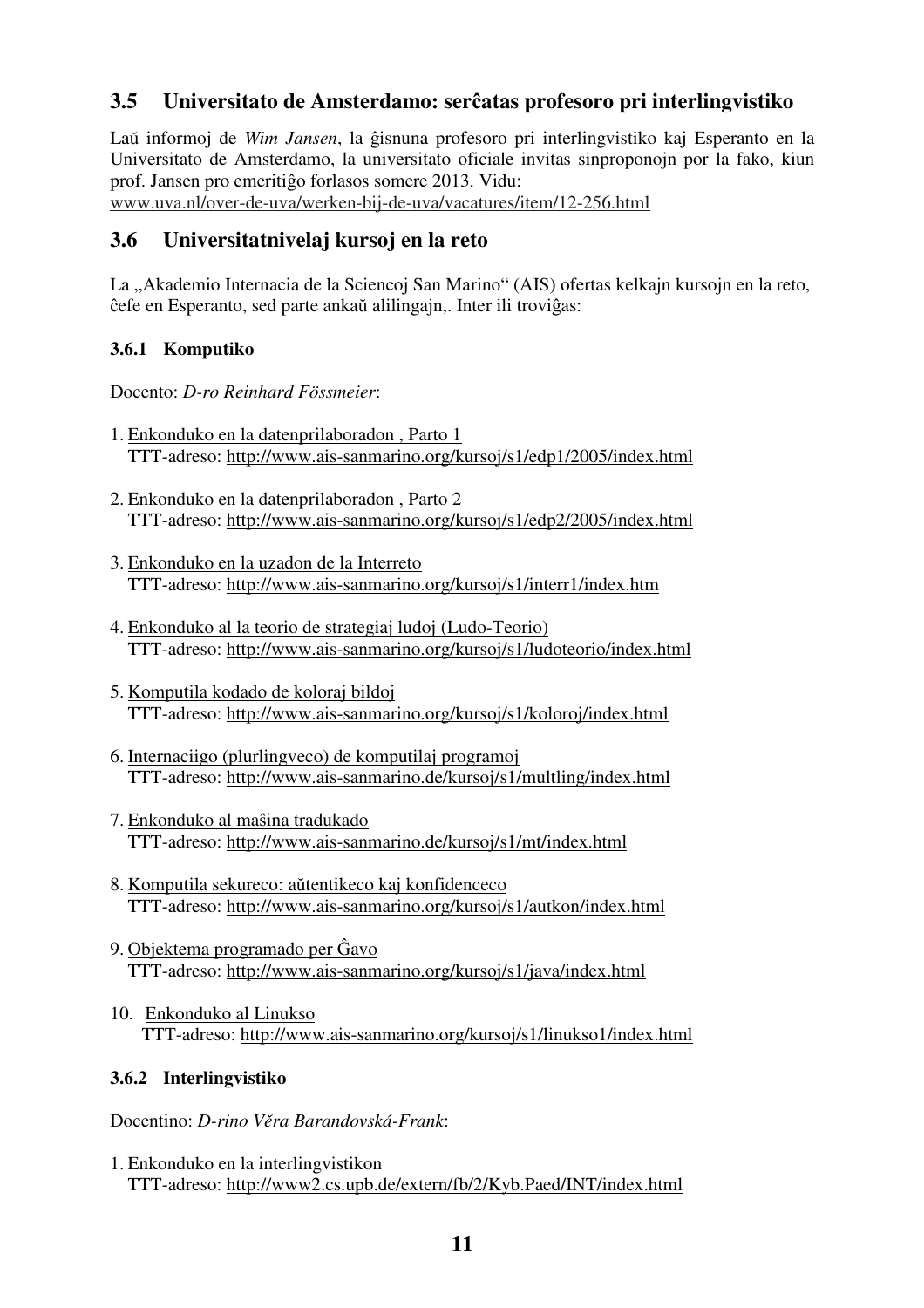- 2. Akademioj, lingvoj kaj planlingvoj TTT-adreso: http://w3.forst.wzw.tum.de/~quednau/AISKURSOJ/VBF/IKU2006\_BARAN.pdf
- 3. La plej famaj verkoj de Erasmo de Roterdamo TTT-adreso: http://w3.forst.wzw.tum.de/~quednau/AISKURSOJ/VBF/Erasmus\_BARAN.pdf
- 4. Latinidaj planlingvoj TTT-adreso: http://w3.forst.wzw.tum.de/~quednau/AISKURSOJ/VBF/Latinidaj\_planlingvoj.pdf
- 5. Dialogo kaj interkompreno en interlingvistika laboro de Otto Jespersen TTT-adreso: http://w3.forst.wzw.tum.de/~quednau/AISKURSOJ/VBF/Jespersen.pdf

Informoj pri AIS: http://www.ais-sanmarino.org/index.html.

# **4 Aktoj de la 31-a esperantologia konferenco (2008)**

Ĝis jarfino 2012 aperos la aktoj el la jaro 2008:

Blanke, Detlev (2012, Red.*.*): *Esperanto kaj aliaj lingvoj – kontrastlingvistikaj kaj socilingvistikaj aspektoj. Aktoj de la 31-a Esperantologia Konferenco en la 93-a Universala Kongreso de Esperanto, Roterdamo 2008*. Rotterdam: Universala Esperanto-Asocio, 125 p. ISBN 978-92-9017-120-1.

#### **Enhavo**

| Detlev Blanke          | Antaŭrimarkoj                                                                                                        |
|------------------------|----------------------------------------------------------------------------------------------------------------------|
| <b>Humphrey Tonkin</b> | Malferme: Esperantologio – La vojo antaŭen                                                                           |
| Probal Dasgupta        | Esperanto kiel laborilo en la interleksika komparado                                                                 |
| Nino Vessella          | Esperanto kompare kun la sŭahila lingvo                                                                              |
|                        | Věra Barandovská-Frank La korelativoj en Esperanto kaj en kelkaj hindeŭropaj lingvoj                                 |
| Detlev Blanke          | Vortfarado en la germana kaj Esperanto – kelkaj komparoj                                                             |
| Ziko van Dijk          | Esperanto kaj aliaj malfortaj lingvoj en Vikipedio                                                                   |
| Zlatko Tistjar         | Komparo inter soci-identeca rolo de la serbokroata lingvo kaj de<br>Esperanto                                        |
| Aleksandro S. Melnikov | Lingvistikaj premisoj por lingvokreumado spegule de luda<br>komunikado kaj vortludoj en la rusa lingvo kaj Esperanto |
| Davide Astori          | Kies lingvo estas Esperanto?                                                                                         |
| Aŭtoroj                |                                                                                                                      |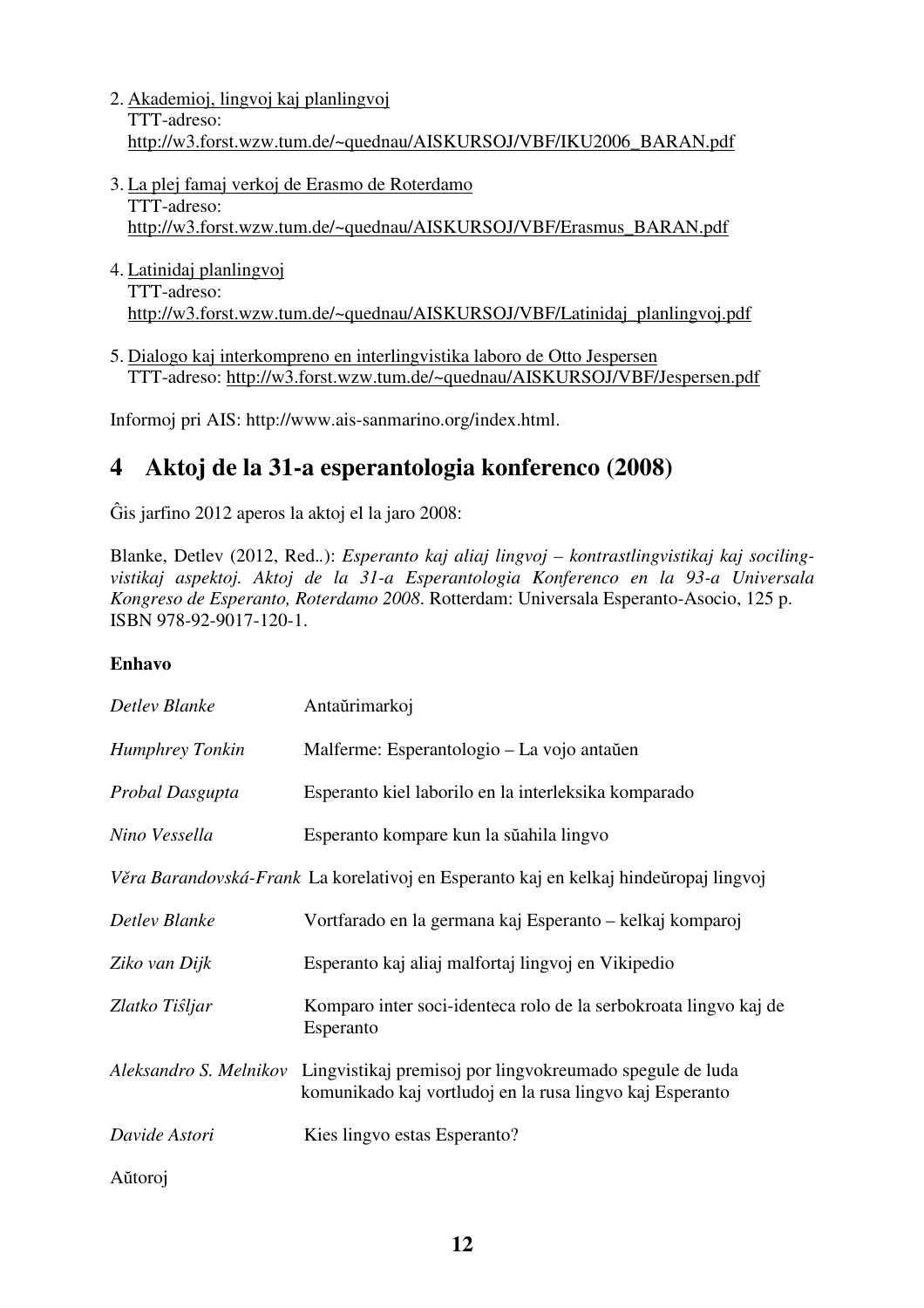# **5 Aktoj de** *Gesellschaft für Interlinguistik e.V. (GIL)*

### **5.1 La aktoj de la 20-a konferenco de GIL 2010**

La 20-a konferenco de la germana organizaĵo *Gesellschaft für Interlinguistik* (GIL, Societo pri interlingvistiko) en 2010 traktis la ĉeftemon "Lingvo-inventado kaj ties celoj". Jen la aktoj kun la kontribuoj:

Fiedler, Sabine (2011, Red.)*: Spracherfindung und ihre Ziele. Beiträge der 20. Jahrestagung der Gesellschaft für Interlinguistik e.V., 26.-28. November 2010 in Berlin*. Interlinguistische Informationen, Beiheft 18. Berlin: Gesellschaft für Interlinguistik e.V., 155 p.

#### **Enhavo**

*Sabine Fiedler* Vorwort (Antaŭparolo)

#### *Sabine Fiedler*

Literarische Spracherfindungen aus interlinguistischer Sicht: die englischsprachigen Autoren J. Swift, G. Orwell und J.R.R. Tolkien und ihre fiktionalen Sprachen (Lingvo inventaĵoj en la literaturo laŭ interlingvistika vidpunkto: la anglalingvaj aŭtoroj J. Swift, G. Orwell kaj J.R.R. Tolkien kaj iliaj fikciaj lingvoj)

#### *Vĕra Barandovská-Frank*

 Spracherfindung und Nationalsprache: das Beispiel El Glheþ Talossan (Lingvo-inventado kaj nacia lingvo: la ekzemplo de El Glheþ Talossan)

#### *Marek Blahuš*

Toki Pona – eine minimalistische Plansprache (Toki Pona – minimumeca planlingvo)

#### *Claus Killing-Günkel*

Cliiuy – wie ich eine Sprache erfand (Cliiuy – kiel mi inventis lingvon)

#### *Wim Jansen*

Wenn grammatische Transparenz ein Ziel des Esperanto war …(Se gramatika travidebleco estis celo de Esperanto…)

#### *Katarína Nosková*

Das Valenzmodell des Verbs aus kontrastiver Sicht in der deutschen und slowakischen Sprache sowie im Esperanto (La valento-modelo de verbo laŭ kontrastiva vidpunkto en la germana kaj slovaka lingvoj kaj en Esperanto)

#### *Seán Ó Riain*

Plattform der Zivilgesellschaft zur Förderung der Mehrsprachigkeit – eine Gelegenheit für mehr Sprachgerechtigkeit? (La platformo de la civitana socio por progresigi multlingvecon – ŝanco por pli da lingva justeco?

#### *Zsófia Kóródy / Peter Zilvar*

Die Bibliothek des Interkulturellen Zentrums in Herzberg am Harz – die Esperanto-Stadt (La biblioteko de la Interkultura Centro en Herzberg/Harcmontaro – la Esperanto-urbo)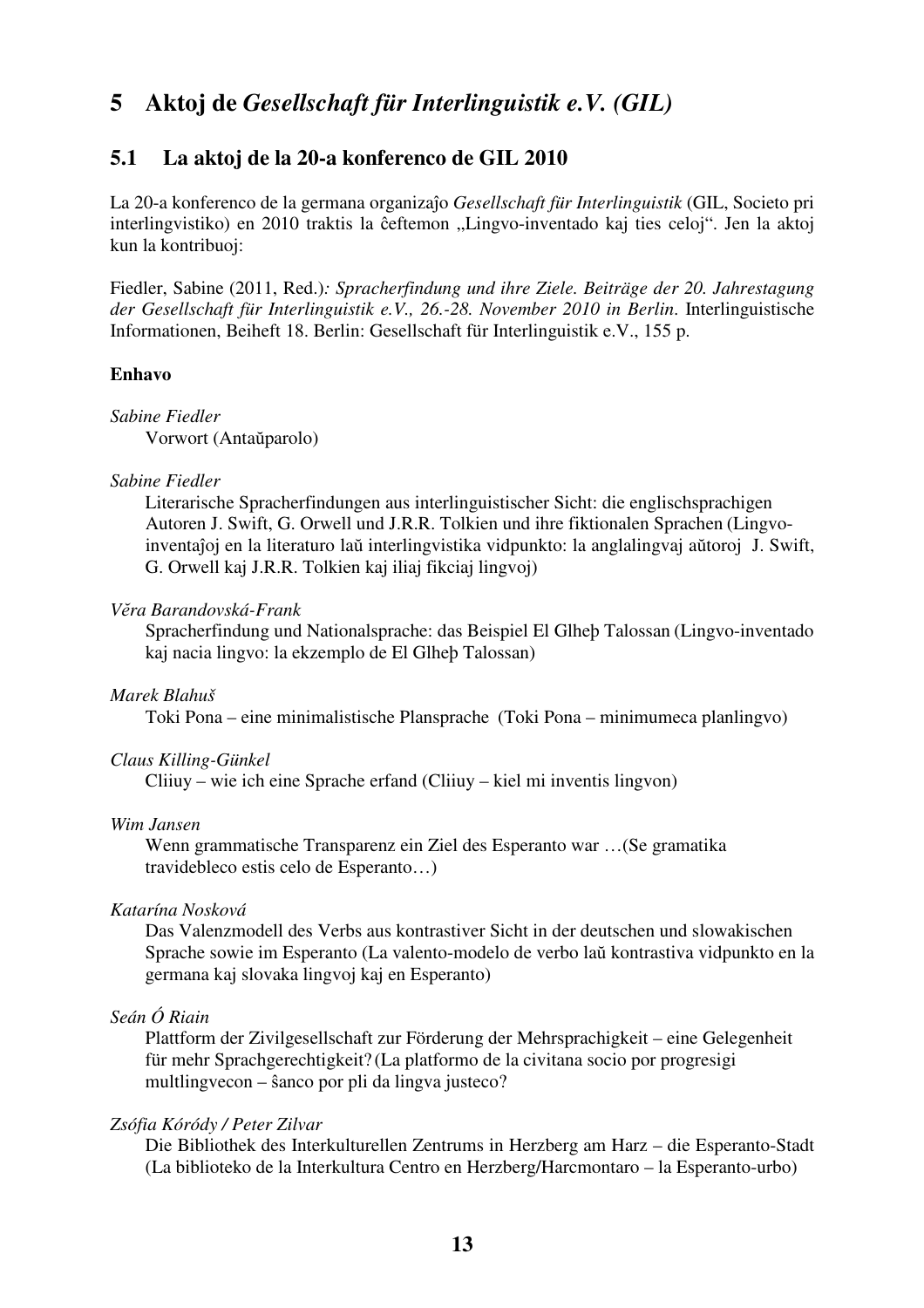#### *Detlev Blanke*

 20 Jahre Gesellschaft für Interlinguistik e.V. – Ergebnisse und Probleme (20 jaroj Societo pri Interlingvistiko – rezultoj kaj problemoj)

#### *Sabine Fiedler*

 Neuere Fachliteratur zu interlinguistischen Themen (2010/2011) (Nova fakliteraturo pri interlingvistikikaj temoj 2010/2011).

### **5.2 La aktoj de la 21-a konferenco de GIL 2011**

La 21-a konferenco de GIL en 2011 traktis la ĉeftemon "Faka komunikado – interlingvistikaj aspektoj". Jen la aktoj:

Brosch, Cyril/ Fiedler, Sabine (2012, Red.): *Fachkommunikation – interlinguistische Aspekte. Beiträge der 21. Jahrestagung der Gesellschaft für Interlinguistik e.V., 18. – 20. November 2011 in Berlin*. Interlinguistische Informationen, Beiheft 19. Berlin: Gesellschaft für Interlinguistik e.V., 161 p.

#### **Enhavo**

*Sabine Fiedler / Cyril Brosch*  Einleitung (Enkonduko)

#### *Detlev Blanke / Wera Blanke*

Fachsprachliche Kommunikation in Esperanto (Faklingva komunikado en Esperanto)

#### *Mélanie Maradan*

ISO/TC 37 – Probleme der Terminologienormung (ISO/TC 37 – problemoj de la terminologia normigado)

#### *Sabine Fiedler*

Zur Kulturspezifik der Wissenschaftskommunikation (Pri la kulturspecifeco de la scienca komunikado)

#### *Rudolf-Josef Fischer*

 Globisch – ein neues Reduktionsmodell des Englischen (Globisch – nova modelo de reduktita angla)

#### *Mélanie Maradan*

Blissymbolics – Von einer Pasigraphie zum System für die unterstützte Kommunikation (Blissymbolics – De pazigrafio al sistemo de subtenata komunikado)

#### *Velimir Piškorec*

Terminologische und onomasiologische Aspekte des Spelin (terminologiaj kaj onomaziologiaj aspektoj de Spelin)

#### *Roland Schnell*

Organisiert die Welt – Der Nobelpreisträger Alfred Hermann Fried als Pazifist und Esperantist (Organizu la mondon – La nobelpremiito Alfred Hermann Fried kiel pacifisto kaj esperantisto)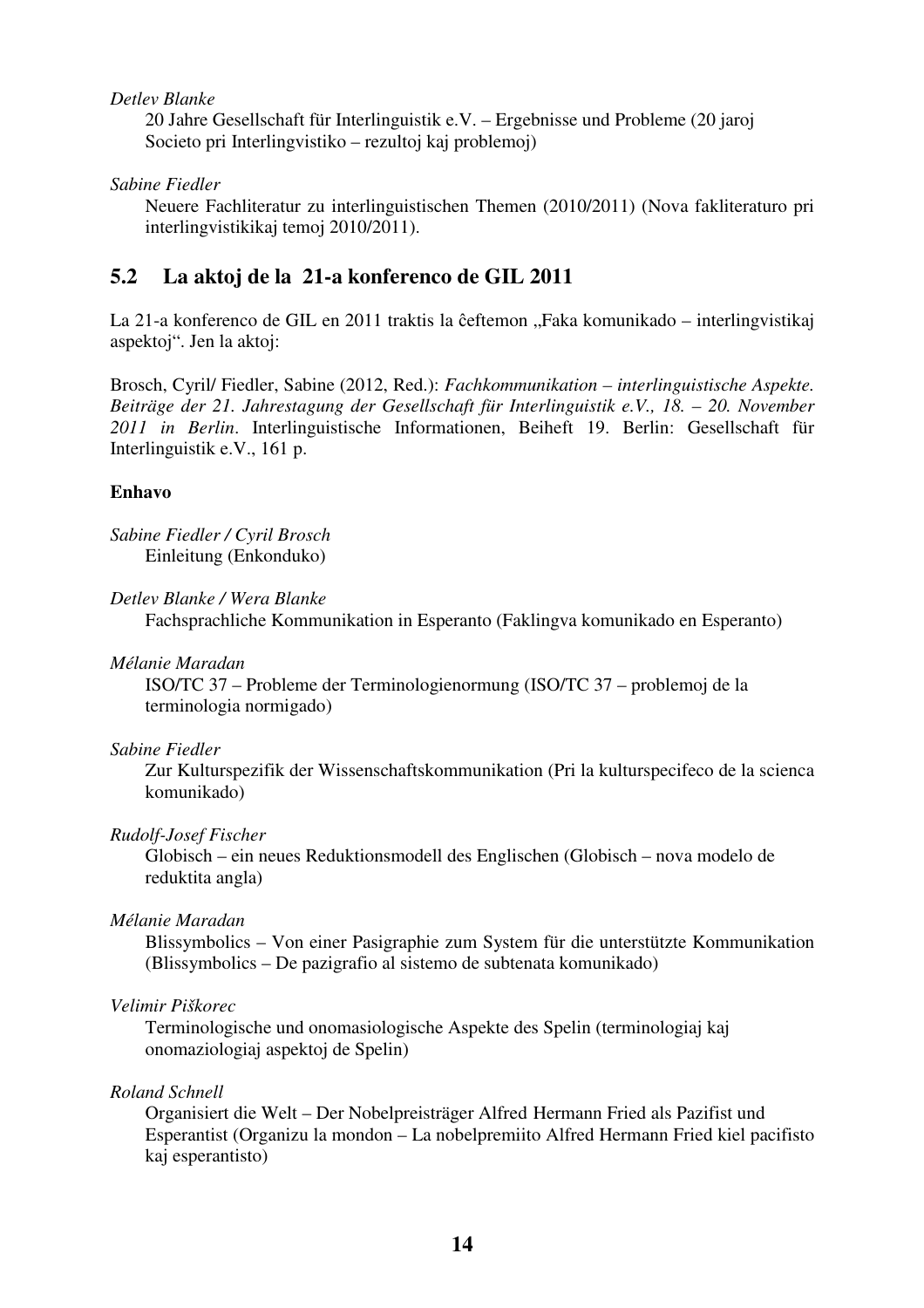*Vĕra Barandovská-Frank*  Vicipaedia Latina

*Till Dahlenburg* 

Reizvolle Stilfiguren in der Esperanto-Literatur (Ĉarmaj stilfiguroj en la Esperanto literaturo)

*Vĕra Barandovská-Frank* Konferenzbericht über Conlangs (Konferencraporto pri Conlangs)

*Sabine Fiedler* 

Interlinguistisch relevante Fachliteratur 2011 (Interlingvistike grava fakliteraturo 2011)

Ĉiuj ĝis nun aperintaj 19 aktoj de GIL-konferencoj estas ankoraŭ mendeblaj ĉe la libro-servo de UEA (http://www.uea.org), krome ĉe d-ro Wolfgang Schwanzer (www.esperantobuchversand.de) aŭ rekte ĉe la redaktoro de IpI (detlev@blanke-info.de ).

# **6 Novaj libroj**

## **6.1 En la germana – la 14-a traduko de la Zamenhofstrato**

Dobrzyński, Roman (2012): *Die Zamenhofstrasse***.** El Esperanto en la germanan tradukis Michael J. Scherm. Münster: Agenda-Verlag, 326 p. Taschenbuch, 19,95 EUR, ISBN 3-89688-485-9.

La libro enhavas multajn interparolojn inter *Roman Dobrzyński* kaj *Louis Christophe Zaleski-Zamenhof* (nask. 1925), la nepo de la iniciatinto de Esperanto. La interparoloj ĵetas originalan lumon al la estiĝo de Esperanto kaj al la historio kaj perspektivo de la lingvo.

*Roman Dobrzyński*, nask. 1937 en Varsovio, studis juron kaj ĵurnalismon. Por la pola TVstacio Kanal 1 li produktis multajn dokumentajn filmojn, aparte pri Suda Ameriko, sed ankaŭ pri Esperanto. La tradukinto *Michael J. Scherm*, nask. 1945 en Karlshuld, estis instruisto en ĝeneralkleriga lernejo, kie li instruis juron, ekonomikon, geografion kaj etikon.

Laŭ la esperanta originalo de Zamenhofstrato (kun du eldonoj) aperis tradukoj en la pola, litova, japana, portugala, ĉeĥa, slovaka, slovena, kroata, hungara, estona, franca, itala kaj germana.

Pretaj por eldono estas tradukoj en la rusa, nederlanda kaj hispana.

Aktuale oni laboras super tradukoj en la ukrainan, latvan, korean kaj vjetnaman

## **6.2** *Max Hans-Jürgen Mattusch* **pri la multlingveco kaj ties estonteco**

*Mattusch, Max Hans-Jürgen (2012): Unsere Sprachenwelt und ihre Zukunft. (Natürlicher und künstlicher Sprachwandel. Sprachenvielfalt und Weltsprachen. Fachsprachliche Kommunikation). Norderstedt: Books on Demand (BoD), 268 p., ISBN 978-3-848218-69-1.*  La germana aŭtoro ankaŭ tuŝas la mondan lingvo-problemon kaj Esperanton.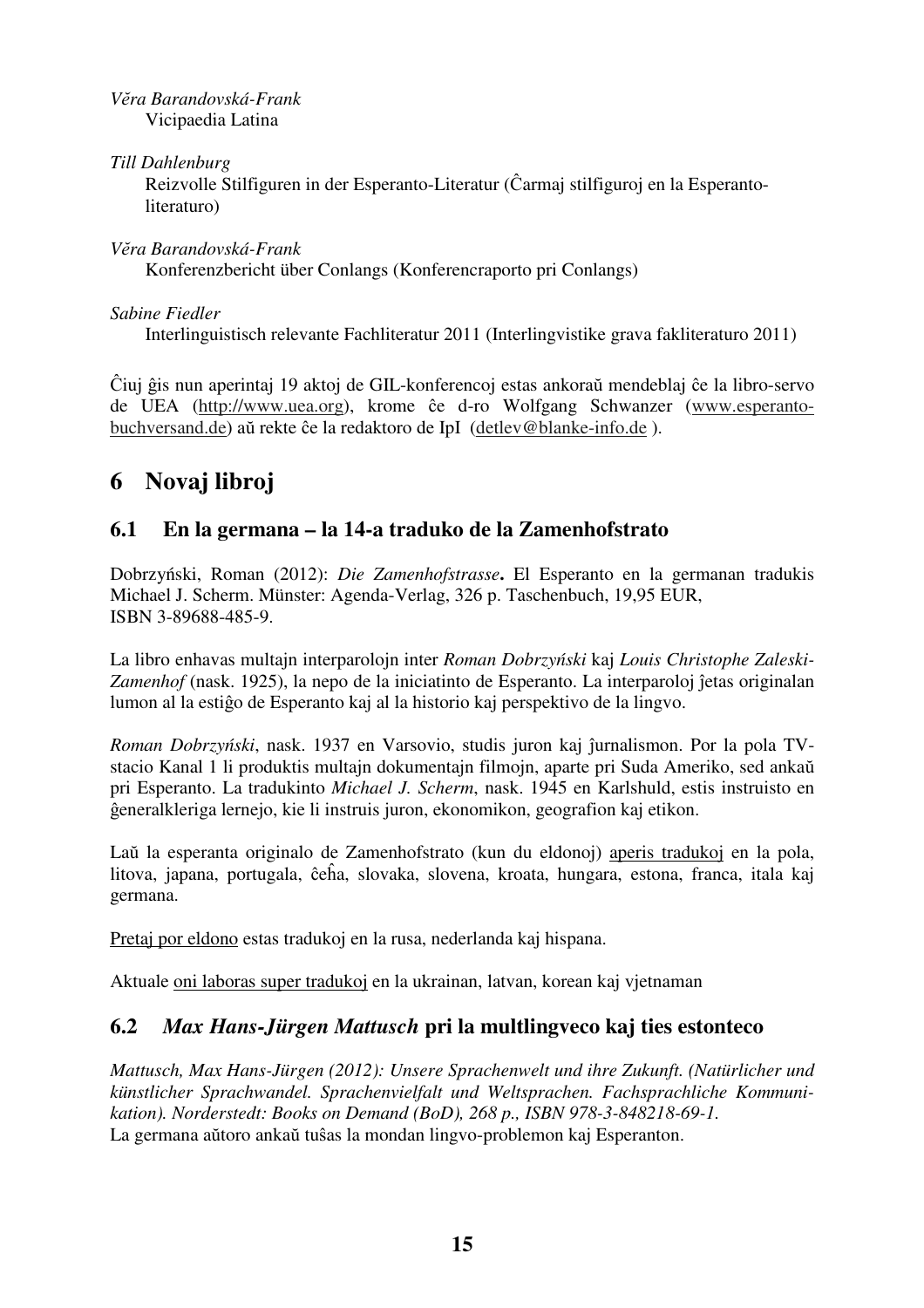## **6.3 Pri lingvo-inventado (***Stephen Rogers, Michael Adams***)**

Pri la temo de lingvo-inventado ni jam menciis kelkajn aranĝojn kaj publikaĵojn en IpI, n-ro 71, p. 27-30. Ankaŭ dum la 20-a konferenco de "Gesellschaft für Interlinguistik e.V." (Societo pri interlingvistiko) en Berlin, en 2010, diversprelege oni traktis la temon. (Vidu 5.1, p.13, en ĉi-tiu kajero))

### Sekvas du novaj publicaĵoj::

*Rogers, Stephen D. (2011): A Dictionary of Made-up Languages. From Adûnaic to Elvish, Zaum to Klingon – The Anwa (Real) Origins of Invented Lexicons. Avon (Mass.): Adams media, 293 p., ISBN 978-1-4405-2817-0.* 

*Adams, Michael (2011): From Elvish to Klingon. Exploring Invented Languages. Oxford: University Press, 294 p., ISBN 978-0-19-280709-0.* 

## **6.4 En "Planet Word" de** *John Paul Davidson* **pri planlingvoj**

*Davidson, John Paul (2011): Planet Word. (With a foreword by Stephen Fry). Camberwell (Victoria/Australien): Michael Joseph, an imprint of Penguin Books,. 445 p., ISBN 978-0-718-15774-6.* 

Sur p.135-150 oni trovas jenajn ĉapitrojn: , Esperanto: language and Utopia', , Globish: a Language to Do Business With', , A Klingon Hamlet'.

## **6.5 Premiitaj eseoj pri Esperanto-Literaturo (***M. Lipari / H. Tonkin***)**

En 1976 oni enkadrigis en la Belartajn Konkursojn la branĉon "Eseo". Elekton el la premiitaj eseoj prezentas jena publikaĵo:

*Lipari, Michela / Tonkin, Humphrey (2012, Red.): Pri homoj kaj verkoj. Eseoj pri la Esperanto-kulturo. (Kun postparolo de Nicola Minnaja).* Rotterdam: Universala Esperantoasocio, 141 p., ISBN 978-92-9017-116-4.

### **Enhavo:**

| Humphrey Tonkin      | Enkonduko: Literaturo kaj interliteraturo                                                                             |
|----------------------|-----------------------------------------------------------------------------------------------------------------------|
| Eva Tófalvy          | Rolo de la persona faktoro en la Esperanta literaturo: la verkisto                                                    |
| Lena Karpunina.      | Ni ne entombigu niajn literaturajn trezorojn: kelkaj pensoj pri Esperanto-<br>literaturo, ĝiaj legantoj kaj eldonejoj |
| Carmel Mallia        | La Vojo                                                                                                               |
| Krys Ungar           | Goje sonu mia kanto: la vivo kaj verkoj de Marie Hankel                                                               |
| Sten Johansson       | Kiel legi - ĉu legi - Stellan Engholm?                                                                                |
| Eva Tófalvy          | La du testamentoj de Sándor Szathmári                                                                                 |
| <b>Gonçalo Neves</b> | La lirika itinero de Miguel Fernández                                                                                 |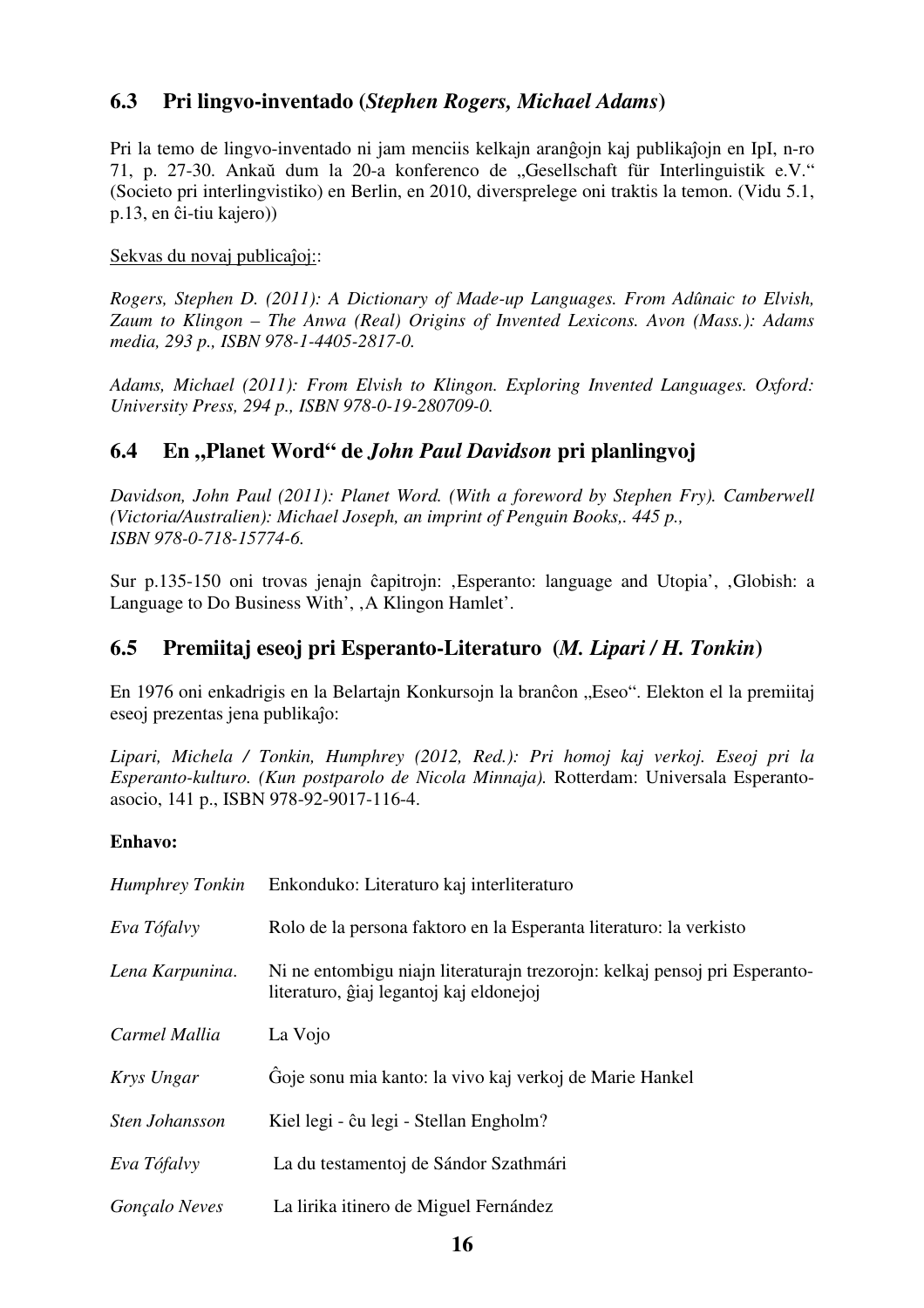| Sten Johansson    | Bohemia amoro: Karolo Piĉ kaj Eli Urbanová          |
|-------------------|-----------------------------------------------------|
|                   | Alberto García Fumero Arkaika parolado en Esperanto |
| Jukka Pietiläinen | La kvara periodo en Esperanta literaturo            |
| Geoffrey Sutton   | Pri la periodoj de la Esperanta literaturo          |
| Nicola Minnaja    | Postparolo                                          |
| Pri la aŭtoroj    |                                                     |

## **6.6 En festlibroj: Kontribuoj de** *Johannes Klare* **kaj** *Nikolaos Trunte*

Festlibroj ekster la interlingvistika medio, dediĉitaj al gravaj sciencistoj okaze de iliaj jubileoj pli kaj pli ofte enhavas eseojn pri interlingvistikaj temoj (ĉefe pri Esperanto). Nekompletan superrigardon pri la temo oni trovas en:

Blanke, Detlev (2011): "Festlibroj – nova fakliteratura ĝenro en Esperanto – kun aparta konsidero pri la festlibro por Humphrey Tonkin". En: Nosková, Katarína / Baláž, Peter (2011, Red.): *Modernaj teknologioj por Esperanto. Aplikoj de Esperanto en Scienco kaj Tekniko (KAEST 2010),* Partizánske: ESPERO [323 p.], p. 170-183.

**6.6.1** Antaŭ nelonge aperis la teksto "Esperanto – eine Minderheitensprache?" de la germana romanisto *prof*. *Johannes Klare* (Humboldt-Universitato en Berlin). Ĝi aperis en la cifereca festlibro por la germana romanisto *Prof. Dr. Dieter Kattenbusch:*

*(Das) diskrete Tatenbuch*. *Digitale Festschrift für Dieter Kattenbusch zum 60. Geburtstag*, herausgegeben von Carola Köhler und Fabio Tosques. Berlin: Institut für Romanistik der Humboldt-Universität zu Berlin, 2012.

La tesktoj en la elektronika festlibro estas troveblaj en la reto kaj printeblaj: http://www2.hu-berlin.de/festschrift-kattenbusch/start.html

**6.6.2** En la festlibro por la slavisto *Helmut Keipert* (Universitato Bonn) aperis tre ampleksa eseo de *Nikolaos H. Trunte*<sup>4</sup> :

*Trunte, Nikolaos H. (2012):* "Muss man als Slavist Esperanto lernen? oder Gibt es eine Slavia Esperantica?" En: *Irina Podtergera (Red.), Schnittpunkt Slavistik. Ost und West im wissenschaftlichen Dialog. Festgabe für Helmut Keipert zum 70. Geburtstag. Teil 1: Slavistik im Dialog – einst und jetzt*. Bonn: University Press bei V&R unipress [1317 p.], p. 257-283 (ISBN 978-3-89971-972-7), 175 €.

 $\overline{a}$ 4 Nikolaos Trunte publikigis ankaŭ aliloke tre ampleksan interesan tekston:

Trunte, Nikolaos H. (2012): *"*Slavia Latina und Esperanto". En: Trunte, Nikolaos H., Slavia Latina. Eine Einführung in die Geschichte der slavischen Sprachen und Kulturen Ostmitteleuropas. (Slavistische Beiträge. Hrsg. von Peter Rehder, Band 482 [Studienhilfen Band 17]). München-Berlin: Otto Sagner [787 p.], p. 711-742*.* (Pri Trunte vidu: http://nikolaos-trunte.de/ ).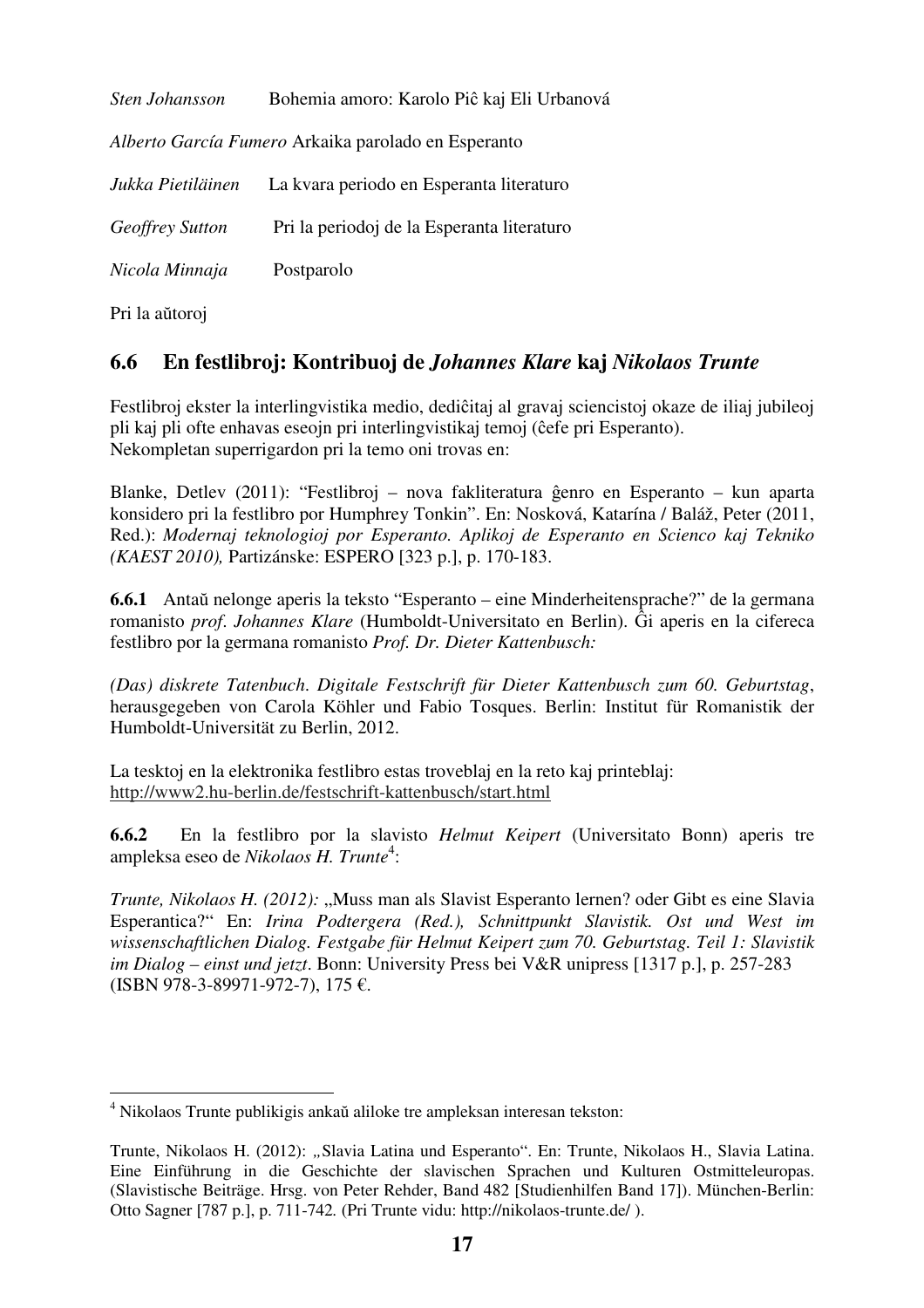## **6.7 Pri Esperanto-literaturo en** *Metzler Lexikon Avantgarde*

En la artikolo , Esperanto' aperis tute interesa teksto pri "avangardista literaturo en Esperanto", p. 88-89.

*Metzler Lexikon Avantgarde. Hrsg. von Hubert van den Berg/ Walter Fähnders. Stuttgart-Weimar: Metzler, 2009.* 

## **6.8 Evoluigi la komprenon pri lingvoj per** *Springboard to Languages (Angela Tellier)*

Ekde 2006 oni instruas en kelkaj elementaj lernejoj de Britio la bazojn de Esperanto. La celo estas interesigi la lernantojn entute pri fremdaj lingvoj pere de klare strukturita kaj eŭropstila lingvo. Unuajn rezultojn prezentas publikaĵo de la iniciatinto *Angela Tellier* kaj la docentino *Karen Roehr* (University of Essex):

Tellier, Angela (2012, Red.): *Esperanto as a starter language for child second-language learners in the primary school.*Stoke-on-Trent Esperanto UK, 77 p.,ISBN 978-0-902756-33-5

La libro estas ricevebla en la libroservoj. Pri Springboard to Languages vidu: http://www.springboard2languages.org/home.htm

## **6.9** *Probal Daŝgupta***: Esperanto kiel interleksika glosilo**

La lingvisto Probal Daŝgupta nomas sian aliron al lingvoj "substancisma perspektivo". En sia plej nova libro (se mi bone komprenis-DB) li prezentas la ideon, ke la vortfare ege elasta Esperanto povus servi kiel semantika transskribilo por aliaj lingvoj, almenaŭ por la leksiko:

Dasgupta, Probal (2011): *Loĝi en homaj lingvoj: la substancisma perspektivo.* New York: Mondial, 242 p. ISBN 978-1-59569-214-6.

## **6.10** *Federico Gobbo* **kaj** *Marco Benini* **pri konstruiva lingvistiko**

Gobbo, Federico / Benini, Marco (2011): *Constructive Adpositional Grammars: Foundations of Constructive Linguistics*. Newcastle: Cambridge Scholars Publishing, 978-1-4438-3007-2, 300 p.

La aŭtoro informas*:* 

La volumo de Gobbo-Benini (2011) pri la fundamentoj de konstruiva gramatiko prezentas la adpoziciajn gramatikojn en la plej ellaborita formo, t.e. en terminoj de konstruiva gramatiko, speciale topos-teoria. Ĉi tiu rezulto estas la eliro de esplor-laborado daŭre diversajn jarojn ekde la gramatikoj proponitaj de Pennacchietti kaj formaligitaj en la doktora disertacio de Gobbo (2009). La kerno de la konstruiva formo de la adpoziciaj gramatikoj reprenas la klasifikon de gramatikaj karakteroj fare de Tesnière (1959) pruntita de la esperanta gramatiko. Adpoziciajn gramatikojn oni povas uzi por komputikaj celoj (peraŭtomata tekstprilaborado) kaj lingvolernado, speciale por la traktado de interlingvaj surmetoj kiam oni lernas duan lingvon. La volumo aĉeteblas rekte per la eldoneja retejo, Cambridge Scholars Publishing (cs-p.org), kaj krome per diversaj retejoj de Amazon (usona, brita, franca, germana). Pliaj informoj anglalingvaj ĉi-tie:

http://www.c-s-p.org/Flyers/Constructive-Adpositional-Grammars--Foundations-of-Constructive-Linguistics1-4438-3007-0.htm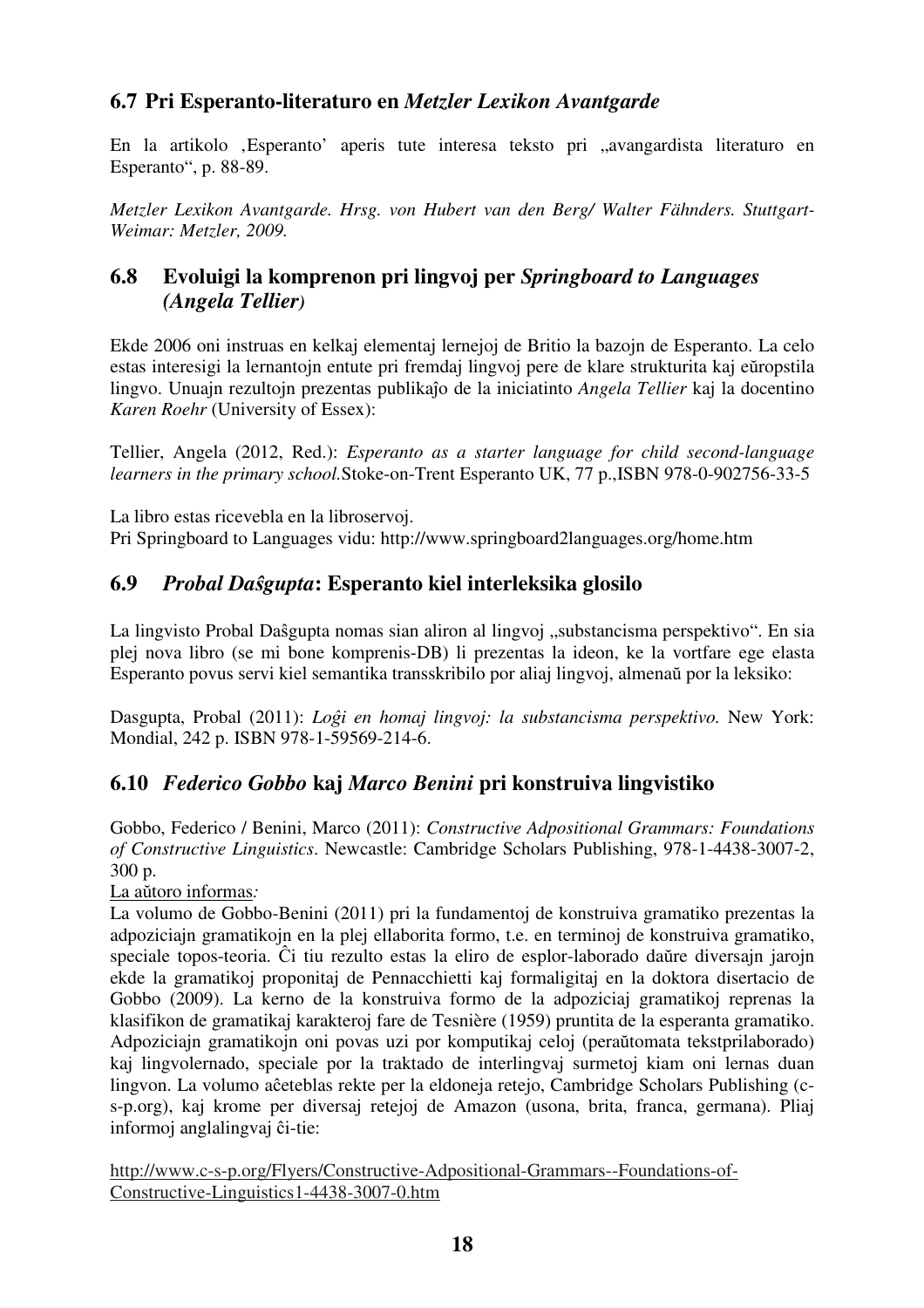## **6.11 Wiki-libroj pri interlingvistiko kaj Esperanto – stranga mikso**

Ekzistas "eldonejoj" kiuj kompilas librojn el materialoj troveblaj en la diverslingvaj vikipedioj. Tute hazarde ĉe Amazon la redaktoro trovis la kvar subajn titolojn. La unua kaj la kvara estas plene germanlingvaj, la du aliaj en la angla. Ne videblas, kiu redaktis la materialojn, ĉu kaj kiam oni aktualigis ilin. Ankaŭ ne klaras la kriterioj de la elekto:

**6.11.1** *Interlinguistik. Books LLC®, Wiki Series, Memphis, USA, 2011. ISBN: 9781159070052. www.booksllc.net. Copyright: http://creativecommons.Org/licenses/by-sa/3.0/deed.de, 56 S. (kun ilustraĵoj kaj fotoj).*

#### Enhavo:

**Esperantologie:** Akademio de Esperanto, Bibliothek Hector Hodler, Deutsche Esperanto-Bibliothek, Esperantologie, Esperantomuseum, Fundamento de Esperanto, Gaston Waringhien, Plena Ilustrita Vortaro, Pra-Esperanto

**Interlinguistik:** Alicja Sakaguchi, Detlev Blanke, Eugen Wüster, Gesellschaft fur Interlinguistik, Interlinguistik, International Auxiliary Language Association, Plansprache, Sabine Fiedler, Waldemar Rosenberger.

**Plansprache:** Afrihili, Arcaicam Esperantom, Basic English, Bliss-Symbol, Communicationssprache Esperantid**,** Esperanto**,** Globish**,** Glosa**,** Idiom Neutral**,** Ido (Sprache)**,** Intal, Interlingua, Interlingue, Kolonial-Deutsch, Language Construction Kit, Latino sine flexione, Lincos, Lingua Franca Nova, Lingua sistemfrater, Lingwa de Planeta, Liste von Plansprachen, Loglan, Lojban, Mondial (Sprache), Naturalistische Plansprache, Neo (Plansprache), Novial, Nuove-Roman, Pasigrafie, Pasilingua, Slovianski, Slovio, Solresol, Sona (Plansprache), Spokil, Timerio, Toki Pona, Volapük, Weltdeutsch.

### **6.11.2** *Translators to Esperanto. Books LLC (American Series),* www.booksllc.net,  *Memphis, TennesseeUSA, 2010, 41 p.*

Enhavo:

Introduction, Baldur Ragnarsson, Detlev Blanke, Franko Luin, Gaston Waringhien, Georges Lagrange, Lidia Zamenhof, Montagu C. Butler, Nadija Hordijenko Andrianova, Nikolai Vladimirovich Nekrasov, Raymond Schwartz, Reto

### **6.11.3** *Esperanto-Movado en Britio. Books LLC (American Series),* www.booksllc.net,  *Memphis, TennesseeUSA, 2011, 51 p.*

### El la enhavo: .

- *Britaj Esperanto-Asocioj* (i.a. Esperanto-Asocio de Britio, Esperanto-Partio de Britio, Esperanto-Asocio de Skotlando, Junularo Esperantista Brita; Londona Esperanto-Klubo).
- *Britaj esperantistoj* (i.a. Albert Goodheir, Anna Löwenstein, Bill Keable, Brian Moon, Douglas B. Gregor, Duncan Charters, Geoffrey Sutton, Harry Holmes, John C. Wells,

Ljuba Lapenna, Marjorie Boulton, Montague Christie Butler, Paul Gubbins, Victor Sadler).

- *Esperanto-Movado en Britio* (i.a. Brita Kongreso de Esperanto, Esperanto-movado en Britio, Esperanto-movado en Skotio, IJL 1947, 1961, 1971, 1984).
- **6.11.4** *Esperanto. Books LLC (American Series),* www.booksllc.net, *Memphis, TennesseeUSA, 2011, 29 p.* (germanlingva broŝuro)

### El la enhavo:

Bona Espero, E@I, Esperanto, Esperanto-Rechtschreibung, Esperanto-Weltkongress,

Geschichte des Esperanto, Herzberg am Harz, Kritik des Esperanto, Lernu!, Pasporta Servo, Prager Manifest, Terminologia Esperanto-Centro, Vivo de Zamenhof).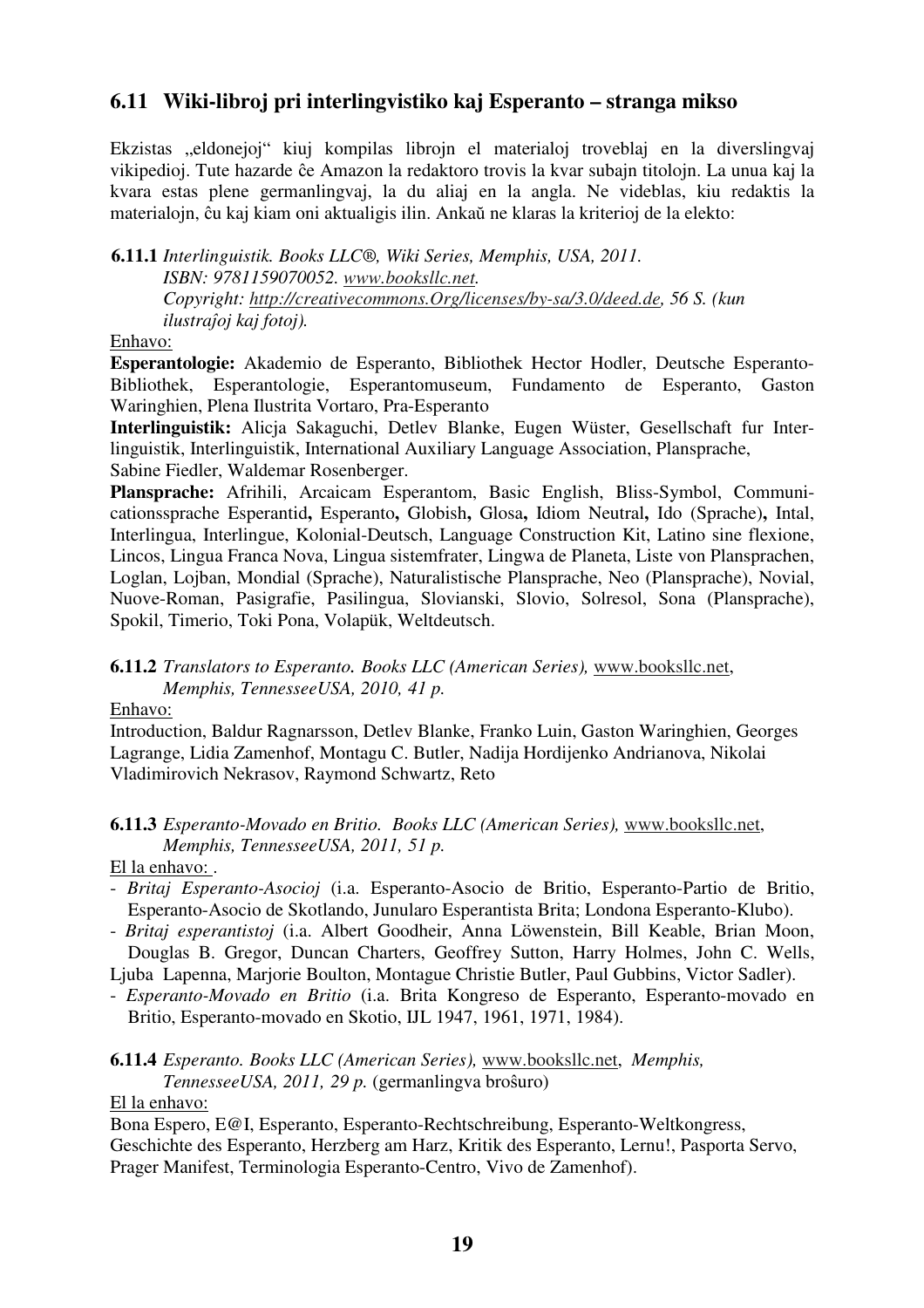# **7 Multilingual Europe – Multilingual Europeans (László Marácz/Mireille Rosello)**

Marácz, László / Rosello, Mireille (2012, Hrsg.): *Multilingual Europe, Multilingual Europeans*. European Studies, Vo. 29. Amsterdam-New York: Rodopi, 323 p., ISBN 978-90-420-3528-7.

#### **Enhavo:**

Authors in this volume

*Mireille Rosello*  **Introduction** 

#### **PART I**

#### **Multilingualism in Europe: Policy and Practice**

*László Marácz* 

Multilingualism in Europe: Policy and Practice

*Yvo Volman* 

 The Lisbon Treaty and Linguistic Diversity: Policy and Practice in the European **Institutions** 

*Galina Korshunova* and *László Marácz* 

 Multilingualism and Transnational Communication Strategies in Europe: From Habsburg

to the European Union

*Vanja Ivanova* 

 Language Policy and National Equality in socialist Yugoslavia (1945-1974) *Glyn Williams* and *Gruffud Owain Williams*

Union and Unity out of Diversity

*Balázs Vizi* 

 Minority Languages and Multilingualism in Europe and in the European Union *Timofey Agarin* and *Michael Hornsby*

 Language Sectarianism: Regional Languages Between the National Past and a European Future

*Eva Vetter* 

 Teachers of Italian, Spanish and French: Limitations and Possibilities of their Education towards multilingualism

### **PART II**

### **Plurilingual Europeans in a Multilingual Europe: Incomplete and Imperfect Communication Tactics**

*Mireille Rosello*  Plurilingual Europeans in a Multilingual Europe: Incomplete and Imperfect Communication Tactics *Guido Snel* 

 Lingua franca in Central Europe after the Disappearance of German *Jean-Marc Moura* 

French within Europe and Beyond: The Case of 'Francophone' Writers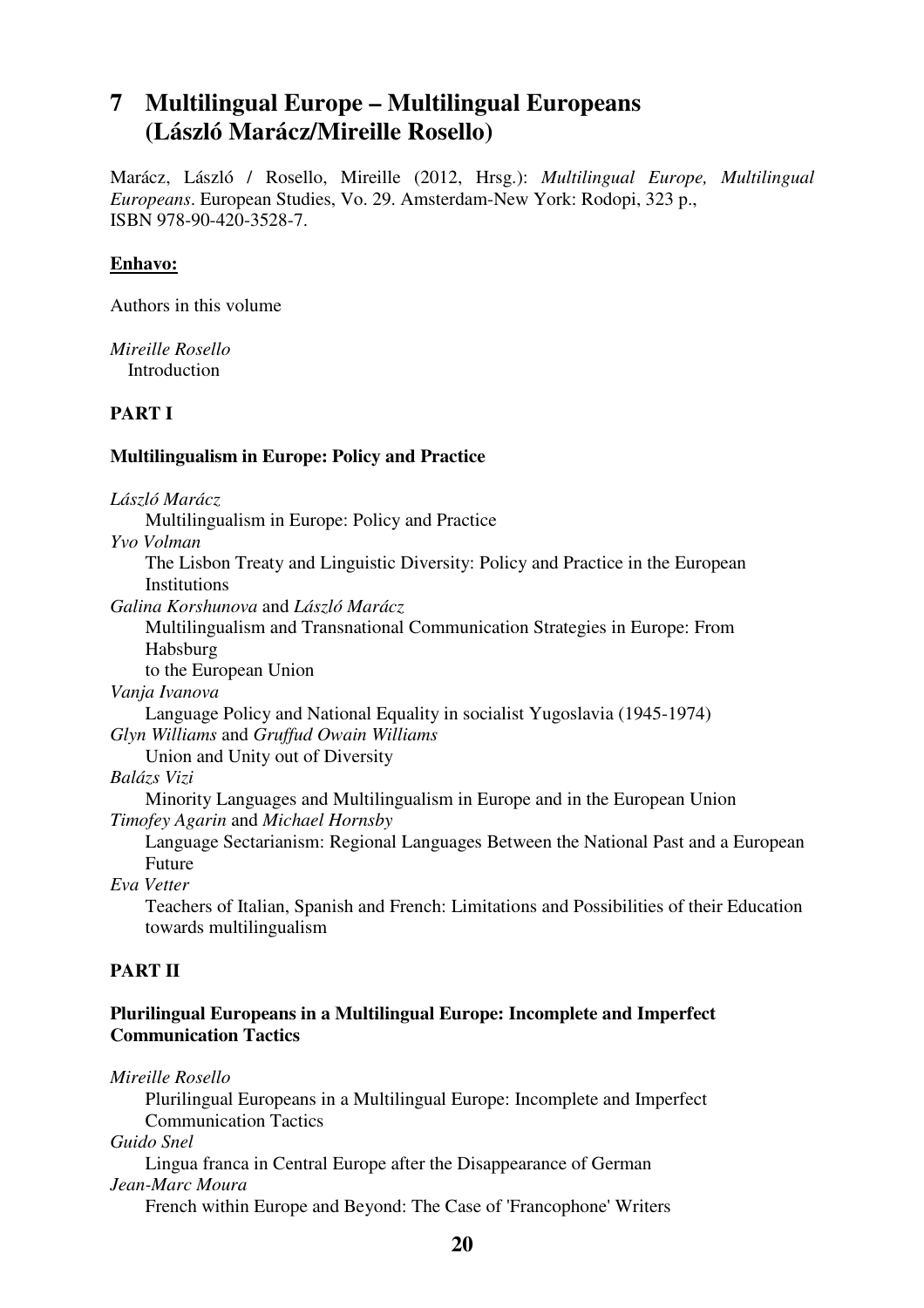*Dominic Thomas*  Into the Jungle: Migration and Grammar in the New Europe *Mary Gallagher*  Multilingual Europeans, Contemporary Ireland and John Carney's film *Once Mireille Rosello*  French-Romani Dialogues in *Gadjo Dilo*: Who Teaches European Languages and Minority Cultures?

# **8 ESF investas en la retaj sukcesoj de Esperanto**

*Kiam, antaŭ pli ol jardeko la usona fondaĵo Esperanto Studies Foundation (ESF) entreprenis la unuajn paŝojn por krei la retejojn edukado.net kaj lernu.net, la fondaĵo nur malprecize antaŭvidis la eksplodan disvolviĝon de la "socia reto" tutmonde. Nuntempe komencas vidiĝi la fruktoj de tiuj fruaj vizioj.*

Intertempe, la reta revolucio kontribuis al ĝenerala plifortigo de la pozicio de Esperanto inter la lingvoj de la mondo. Tion plej laste signalis la aldono de Esperanto kiel **64-a lingvo uzata de la Google-tradukejo**. En tiu atingo, kiel en pluraj aliaj, la agado de ESF rolis signife. Per longdaŭra investado en la laboro de talentaj volontuloj kaj profesiuloj, la fondaĵo helpas peli la retan agadon per Esperanto al novaj amplekso kaj kvalito.

El ĉiuj ret-komunumaj projektoj ĝis nun, du aparte elstaras kaj havas grandegan potencialon: **lernu!** (kun ĉ. 115 mil registritaj uzantoj) kaj **Vikipedio** (kun pli ol 160 mil artikoloj). ESF nuntempe financas grandskalan renovigon kaj ampleksigon de lernu!, cele al ĝia modernigo kaj transformado al multflanka komunumo de Esperanto-uzantoj. Flanke de Vikipedio, ESF subvenciis la sistemon **WikiTrans** (kreitan de lingvisto *Eckhard Bick*, Danio), kiu kapablas provizi krudan Esperantan tradukon de la tuta anglalingva Vikipedio en deko da tagoj. Post la necesa homa redaktado, tiuj tekstoj povas enorme riĉigi kaj altigi la pozicion de Esperanto en Vikipedio, kie ĝi jam troviĝas en la «dua rango» de lingvoj – tiuj kun pli ol 100 mil artikoloj.

Google ne publikigis detalojn pri la paralela tekstaro, kiun ĝi uzis kiel bazon de la Esperantomodulo en sia tradukejo. Tamen estus mirinde, se ĝi ne utiligus interalie la ampleksajn paralelajn tekstojn kreitajn kadre de tiuj du grandaj retaj projektoj.

La ĉi-suba kolekto de interesaj faktoj pri *lernu!* kaj *WikiTrans* montras la kreskantan gravecon de la reta agado de ESF, al kiu povas kontribui ĉiu kunlaboremulo – ekzemple, per verko, reviziado aŭ traduko de artikoloj por Vikipedio (eventuale uzante WikiTrans kiel bazon), per aliĝo al ŝatantoj de *Lernu! en Facebook* - www.facebook.com/lernu.net, per socia informado, volontulado aŭ per donaco al la kampanjo "100.000 EŬR por ESF", lanĉitan de *lernu!* kaj E@I: http://kampanjo.ikso.net

### **Lernu.net:**

- pli ol 218 milionoj da vizititaj paĝoj ekde 2004
- ĉ. 115 mil registritaj uzantoj de *lernu!* loĝantaj en 218 landoj kaj teritorioj
- pli ol mil «ŝatoj» en unu tago post dissendo de la invita mesaĝo al *lernu!*-komunumo aliĝi al la oficiala Facebook-paĝo. Kun nun ĉ. 4 mil ŝatantoj, *lernu!* jam atingas pli ol unu milionon da homoj (t.e. «amikoj de ŝatanto »
- Usono estas la lando kun la plej granda nombro de vizitoj (pli ol miliono ekde 2005) kaj de registritaj uzantoj (pli ol 15 mil)
- Brazilo estas en la dua loko post Usono kaj laŭ la kvanto de vizitoj (ĉ. 800 mil ekde 2005) kaj registritaj uzantoj (pli ol 10 mil)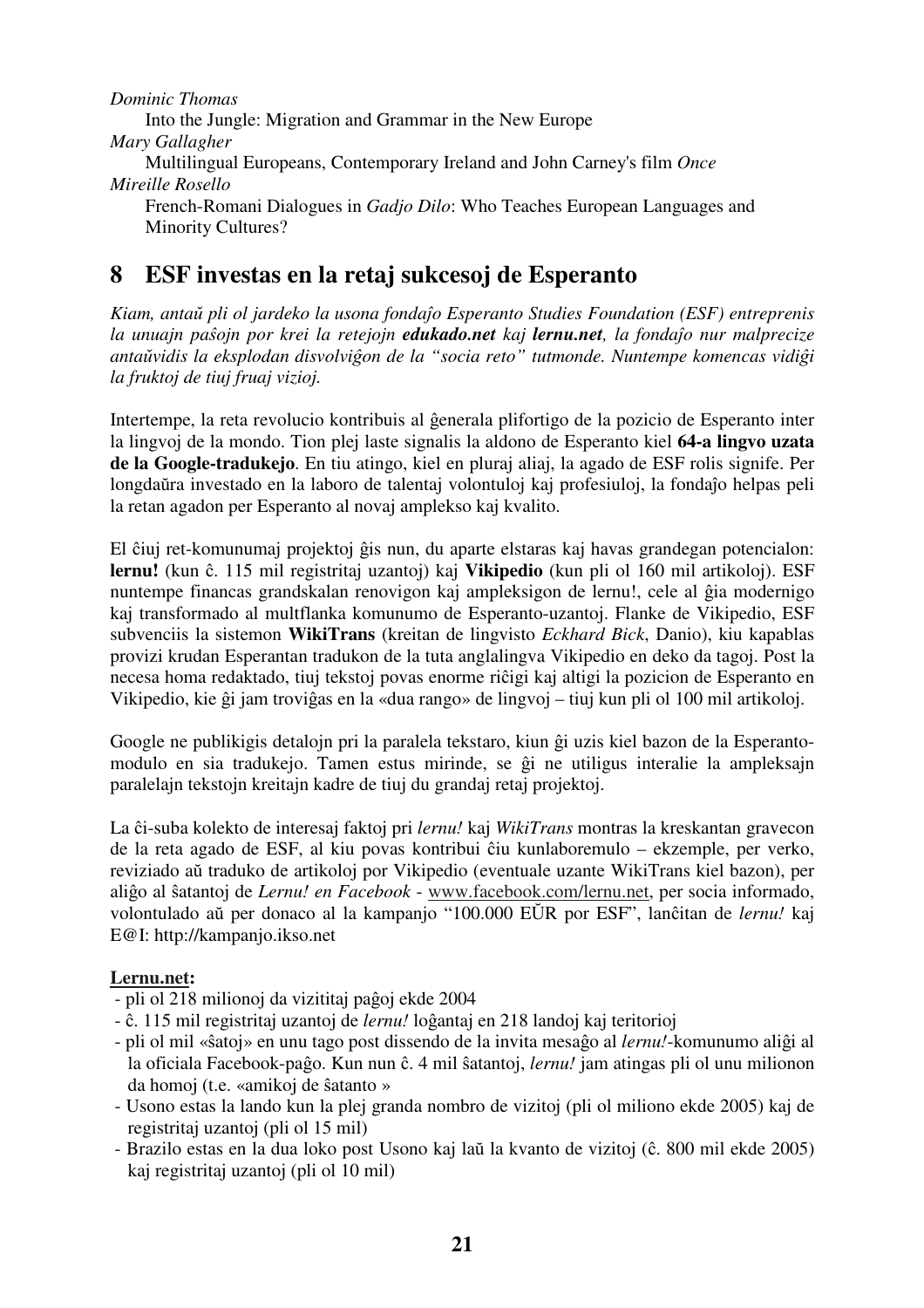- Sur la tria, kvara kaj kvina loko laŭ la kvanto daa vizitoj estas Francio, Germanio kaj Pollando, dum tiujn lokojn tenas Hungario, Ĉinio kaj Germanio laŭ la nombro de registritaj uzantoj.
- Ĉinio kaj Sud-Ameriko (pli signife, Kolombio) montras signojn de tre bona kresko (en kelkaj regionoj, pli ol 100% en la lastaj tri monatoj kompare kun la sama tempo pasintjare)

### **WikiTrans (eo.wikipedia.org/wiki/WikiTrans)**:

- WikiTrans uzas ĉ. unu gigabajton da vortoj en sia datumbazo
- Jam en aŭgusto 2010 WikiTrans disponigis en la reto 1,5 milionojn da artikoloj el Vikipedio
- Pli ol 3 milionoj da artikoloj de la anglalingva Vikipedio povas esti tradukitaj ene de 10 tagoj (t.e. ĉ. 17 mil artikoloj tage)
- WikiTrans regule retradukas artikolojn por «kapti» la ŝanĝojn kaj modifojn por esti daŭre aktuala
- Kiam vi serĉas artikolon, por kiu ekzistas anglalingva artikolo, sed ankoraŭ ne Esperanta, vi povas iri al la paĝo, tradukita de WikiTrans.

# **9 Leksikografio**

## **9.1** *Plena Ilustrita Vortaro de Esperanto* **en la reto**

La plej grava Esperanto-Esperanta vortaro nun estas rete konsultebla (laŭ eldono de 2005): http://vortaro.net/ La laboron faris E@I kaj la studio GAUS.

## **9.2 Aliaj vortaroj en la reto**

Krom PIV en la reto troviĝas tuta aro da aliaj vortaroj, kiuj ankaŭ estas konsulteblaj. Ligojn oni trovas ĉe http://kono.be/vivo/ (ViVo,Vikia Vortaro):

- ReVo (Reta Vortaro)
- Vikipedio
- Majstro
- Komputeko
- Lernu-vortaro

### **9.3 La nova** *Esperanta Bildvortaro*

Surbaze de la 2-eldono de la germana "Bildwörterbuch der deutschen Sprache", la t.n.. Bilder-Duden, (Mannheim: Bibliographisches Institut 1958) *Rüdiger Eichholz* ellaboris tradukon kaj post jarojn daŭra diskuto kun fakuloj el multaj landoj ĝin publikigis nur en 1988:

Eichholz, Rüdiger (1988): *Esperanta Bildvortaro.* Bailieboro (Ontario, Kanada): esperanto press, 880 S., ISBN 0-919186-32-7.

Antaŭ nelonge aperis komplete nove prilaborita versio de la Bildvortaro laŭ la plej aktuala lasta eldono de la germana Bilder-Duden (Duden. Das Bildwörterbuch. Gegenstände und ihre Benennungen. 6., neu bearbeitete und erweiterte Auflage. Mannheim-Zürich: Dudenverlag, 2005, 889 S., ISBN 978-3-411-04036-0):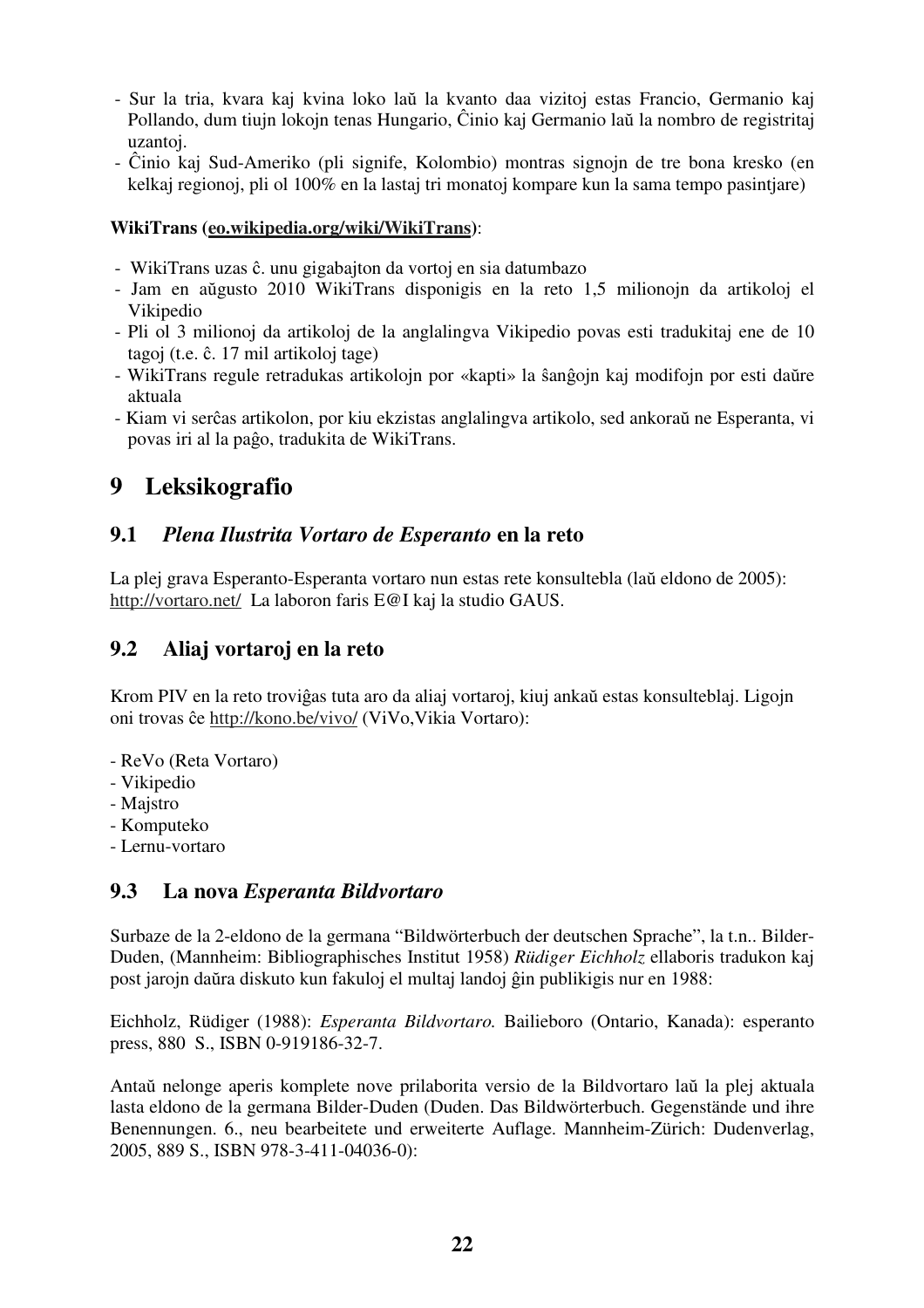Desmet', Petro/ Horvath Jozefo (2012): *Bildvortaro*. Antverpeno: Flandra Esperanto-Ligo, 800 p., ISBN 978-9077066-48.

#### Komentoj/demandoj:

Kvankam la verko certe estas salutinda kaj rezulto de enorma laboro, bedaŭrinde rimarkeblas kelkaj trajtoj de amatoreco:

- 1 Malagrable tuŝas la kaprico de kelkaj esperantistoj esperantigi siajn familiajn nomojn. Kiu do estas "Petro Desmet'?".
- 2 En sia magra enkonduko (p.7-9) la aŭtoroj bedaŭrinde ne informas malsame al Eichholz siatempe – pri la kriterioj, kiujn ili aplikis por formi la esperantlingvajn ekvivalentojn.
- 3 Eichholz estis germanlingvulo. La aŭtoroj de la nova eldono supozeble ne. Kiom bone kaj fidinde ili regas la germanan, por entrepreni tian verkegon? Ĉu germana esperanto leksikografo reviziis la verkon?
- 4 La aŭtoroj informas, ke ili transprenis nur kvaronon de la leksiko el la volumo de Eichholz (p. 8), sed ne klarigas, kial ili tiel faris. Tion ankaŭ ne ŝanĝas la afablaj biografiaj notoj pri Eichholz (p.9).
- 5 Se oni jam transprenis tian vere gigantan laboron, esperantigi la germanan bild-vortaron, kial oni ne ankaŭ povis transpreni la kolorajn tabulojn? (Kiel ankeso troveblas 16 koloraj tabuloj). La prezo de 36 EUR por tia verko vere estas modesta. Por eldono kun koloraj tabuloj oni certe volonte elspezus multe pli.
- 6 En indekso ni trovas la temojn de la tabuloj. Pro kostoj la eldonejo rezignis pri indekso kun ĉiuj vortoj, kies transpreno tamen estus vere necesa. Tiun liston oni tamen trovas en la reto kiel PDF-dosiero: www.wuala.com/Retbutiko/Bildvortaro (amplekso: 156 p.).
- 7 Salutindas la rilatigo de la vortaro al la nova eldono de PIV. Ĉu aliajn vortarojn, ekzemple la germanajn de Krause, oni ne utiligis

Malgraŭ la kritikaj rimarkoj la solide bindita volumo estas grava leksikologia evento.

*Detlev Blanke* 

## **9.4 Fakvortaro pri biologio en Interlingua kaj la angla**

Interlingua havas nur tre limigitan fakan aplikon, kiel montras rigardo en la katalogojn kaj publicaĵojn: (http://www.interlingua.com/libros/; www.interlinguia.com/lulu).

Pro tio la apero de fakvortaro estas salutinda:

*Cleij, Piet (2012): Dictionario de biologia interlingua-anglese. Vantaa (?): Union Mundial pro Interlingua, 240 S., ISBN 978-2-36607-002-6, 15 EUR +Porto.* 

(Laŭ "panorama in interlingua", maio-junio 2012, p. 18).

# **10 Revuoj**

## **10.1 Nova revuo :** *Lingvistik*

Nova revuo estas naskiĝanta: *Lingvistik'* . Bonvolu rigardi ĉe: http://lingvistik.weebly.com/index.html .

### **Kio estas Lingvistik'**

Lingvistik' (ISSN 1986-4450) estas internacia revuo pri lingvoscienco, fondita en 2011 de aro da fakuloj de malsama deveno, danke al la apogo de la Internacia Universitato de Karlovo (Bulgarujo). La revuo aperas enrete ĉiujare, gastigante lingvistikajn artikolojn verkitajn en ajna monda lingvo, sed nepre akompanatajn de traduko al Esperanto.